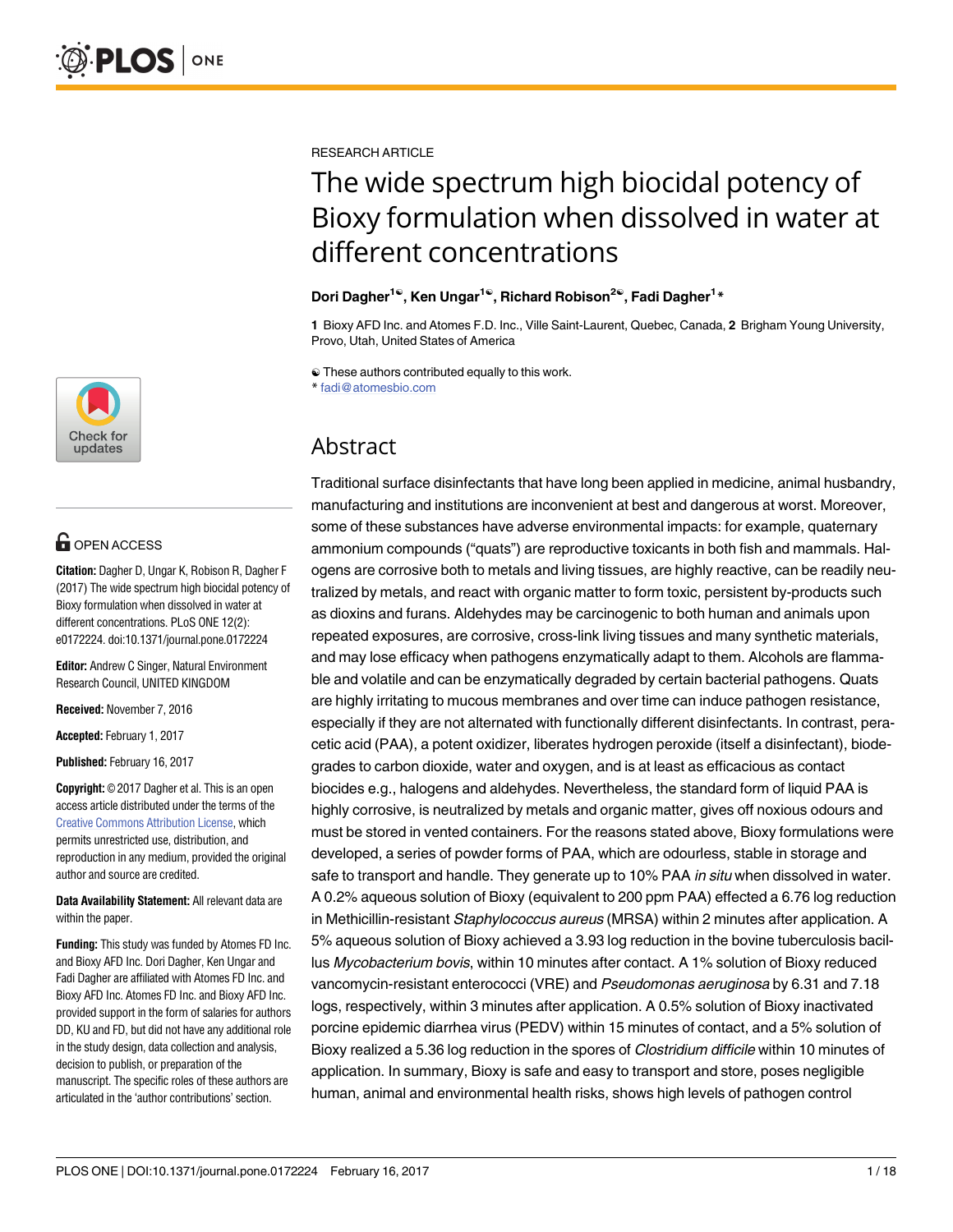<span id="page-1-0"></span>

**Competing interests:** Atomes FD Inc. and Bioxy AFD Inc. funded this study. Dori Dagher, Ken Ungar and Fadi Dagher are affiliated with Bioxy AFD Inc. and Atomes F.D. Inc.. Dori Dagher and Fadi Dagher are shareholders in Atomes FD Inc and Bioxy AFD Inc which own, manufacture and distribute the Bioxy product. Mr Ken Ungar was to be a Scientific consultant for Atomes FD Inc. and helped the company in R&D. There is a Canadian patent CA 2569025 entitled "POWDERED COMPOSITION FOR THE GENERATION OF PERACETIC ACID AND USE THEREOF TO SANITIZE SURFACES", as well as products in development or marketed products to declare. However, this does not alter our adherence to all the PLOS ONE policies on sharing data and materials.

efficacy and does not induce microbial resistance. Further investigations are recommended to explore its use as an industrial biocide.

# **Introduction**

Several categories of surface disinfectants that have been used for decades in medical, veterinary, food processing and institutional applications include halogens (ex. bromine, hypochlorite and iodophors), quaternary ammonium compounds ("quats") and aldehydes (ex. formaldehyde, glutaraldehyde and *o*-phthalaldehyde).

Halogens are highly electronegative Group 17 elements and potent oxidizers. It has been postulated that halogens kill microbial pathogens by reacting with the thiol groups of the cysteine and methionine residues in both their structural (membrane) and enzymatic proteins to form chloramines, resulting in membrane lysis due to loss of integrity and the destruction of enzyme function. In addition, halogens may saponify membrane lipids [[1](#page-16-0)].

Chlorine is almost never used in its elemental form since this substance is highly toxic, corrosive and reactive. Instead, chlorine for sanitizing purposes is furnished in several compounded forms that store active chlorine in relatively stable forms and release it gradually. These include chlorine dioxide, chloramine and sodium dichloroisocyanurate. An extremely widely used form of chlorine is hypochlorite, either in liquid (sodium salt) or powder (calcium salt) form. Unfortunately, several metals (including stainless steel, chrome, aluminium, copper, brass and bronze) may be irreversibly corroded by even short-term repeated exposures to hypochlorite, and the resultant reduction of the disinfectant may liberate toxic chlorine gas. Moreover, certain species of mycobacteria (all of which are pathogenic to humans and/or livestock) are 100–300 times more resistant to hypochlorite than are most strains of *Escherchia coli* [\[2](#page-16-0)]. At least 10-minute exposure to hypochlorite may be required to kill the endospores of bacterial pathogens such as *Bacillus spp*. and *Clostridium spp*.

Iodine as a disinfectant is usually applied in the form of an iodophor which consists of polyvinylpyrrolidone (PVP) and elemental iodine. Rarely, iodine may be administered in the form of an ethanol solution of elemental iodine. Since it is the iodine *per se* that is biocidal, and since iodine is a halogen, the mode of action of an iodophor is very similar to that of hypochlorite. Nevertheless, iodine is a far weaker oxidizer than chlorine and hence longer contact times and higher concentrations of product are required to achieve efficacy levels with iodophors that are comparable to those of hypochlorite. The free iodine they release corrodes metals and permanently stains many materials. Furthermore, there is evidence to indicate that iodophors do not consistently penetrate bacterial glycocalyx biofilms [\[3](#page-16-0)]. This deficiency could result in only partial pathogen kill, which may permit surviving cells within the matrices to re-establish new colonies.

Quaternary ammonium compounds "Quats" are cationic surfactants with a generalized structure  $\mathrm{NR_4}^+$ , wherein R is either an aryl- or an alkaryl group. Quats retain their positive charge regardless of ambient pH and are usually supplied in the form of halide salts. The biocidal activity of quats is attributed to their ability to bind irreversibly to the negatively charged moieties on the phospholipid and protein constituents of bacterial membranes [\[4\]](#page-16-0). Nevertheless, it is precisely this chemical property which may account for the fact that quats are reproductive toxicants in fish, and therefore, may be regarded as potential environmental contaminants [[5](#page-16-0)]. It has been observed that multiple quat exposures reduced fecundity in mice by decreasing their litter sizes and increasing the rates of miscarriage and stillbirth in pregnant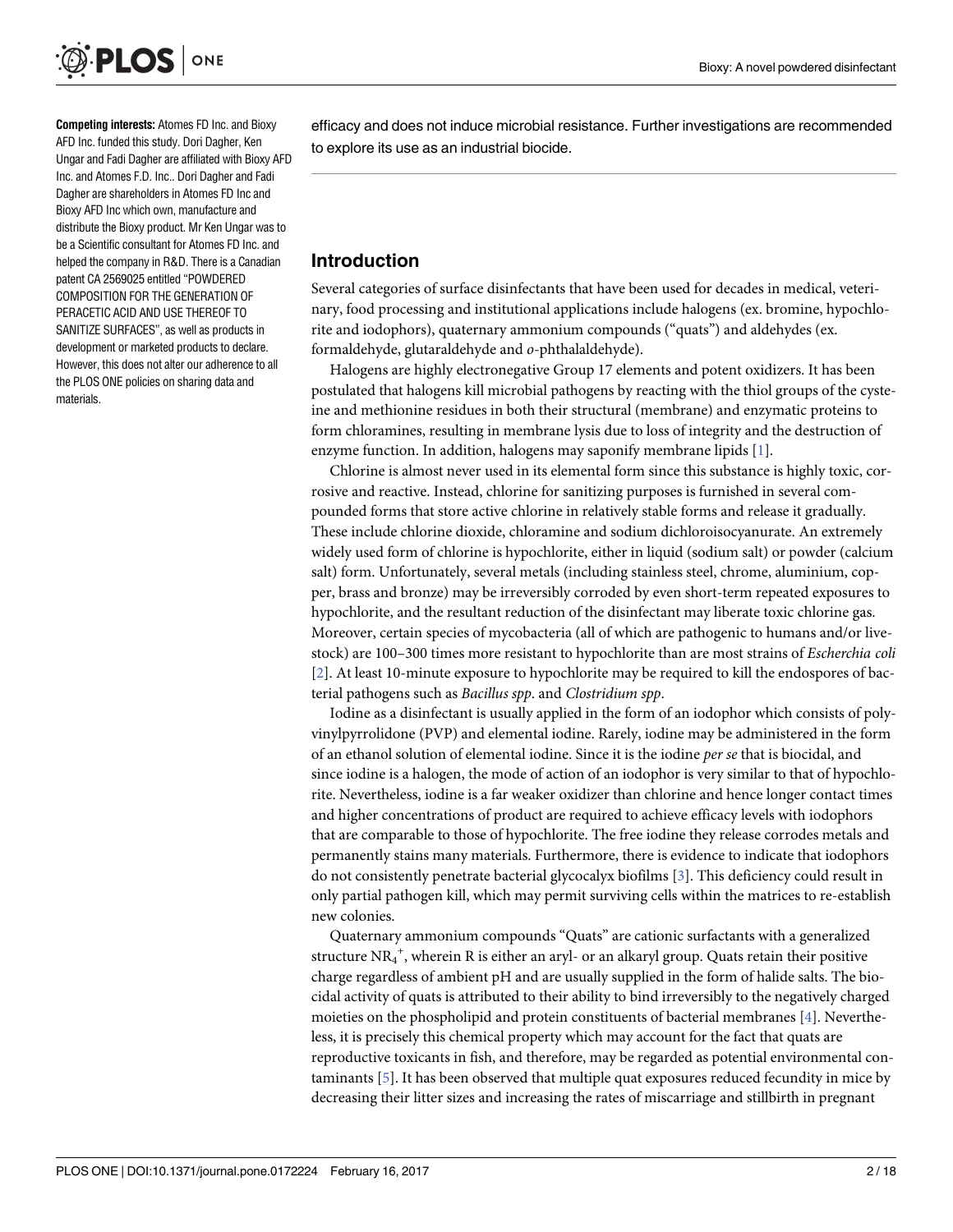<span id="page-2-0"></span>females [[6](#page-16-0)]. In addition, quats are inactivated by hard water, anionic surfactants and acidity and demonstrate poor or limited efficacy against non-enveloped viruses, mycobacteria, bacterial endospores and molds [[5](#page-16-0)].

Aldehydes are organic compounds with the general structure R—CHO, that is, a carbonyl group to which hydrogen and R-group moieties are bonded. Most aldehydes are volatile and can denature proteins by binding to the thiol groups in cysteine and methionine residues. Aldehydes can also bind to the nitrogen moieties of purine bases in nucleic acids [[7\]](#page-16-0). Aldehydes commonly used as surface disinfectants include formaldehyde (which is also a tissue preservative), glutaraldehyde and *o*-phthalaldehyde. Aldehydes offer a wide spectrum of biocidal activity: due to their mode of action, they are lethal to bacterial and fungal spores, as well as viruses and mycobacteria. Nevertheless, certain microbial pathogens, specifically some *Mycobacterium* species, have already demonstrated resistance to aldehydes [\[8\]](#page-16-0). Chronic human exposures to aldehyde vapours can lead to asthma-like bronchospasms and repeated skin contact can induce severe dermatitis. The Occupational Safety and Health Administration (OSHA) has established a Permissible Exposure Limit (PEL) of 0.75 ppm formaldehyde in air, based upon an eight-hour Time-Weighted Average (TWA). OSHA has also set a Short-Term Exposure Limit (STEL) of 2 ppm formaldehyde over a fifteen-minute period [\[9\]](#page-17-0).

Glutaraldehyde is a dialdehyde that has been used extensively as a veterinary virucide in animal husbandry. For example, glutaraldehyde effectively controls rotavirus in horses [[10](#page-17-0)] and porcine epidemic diarrhea virus (PEDV) in pigs [\[11\]](#page-17-0). Glutaraldehyde efficacy is not compromised by the presence of organic matter, but it is greatly reduced by low temperature and short contact times [[10](#page-17-0)], both of which are likely to occur in livestock management. In terms of human medicine, glutaraldehyde at a minimum concentration of 2.4% v/v has been used in the high-level disinfection of surgical and diagnostic instruments [\[7](#page-16-0)]. Glutaraldehyde also retards warts caused by human papillomavirus (HPV), and cauterizes the lesions formed by this virus [\[12\]](#page-17-0). However, recent studies have shown that glutaraldehyde, even at extended contact times, was unable to inactivate HPV [[13](#page-17-0), [14](#page-17-0)]. In fact, the only disinfectants that were able to inactivate HPV were strong oxidizers. Due to its mode of action, glutaraldehyde is a respiratory, dermal and ocular irritant, and is a skin sensitizer. The Organisation for Economic Cooperation and Development (OECD) has set a human glutaraldehyde exposure limit of 0.1– 0.2 ppm [\[15\]](#page-17-0).

Peroxy acids or peracids are inorganic- and organic compounds whose structure includes the –O-OH moiety. All of them are very strong oxidizers. Their principal biocidal mode of action is the oxidation of thiol moieties in the cysteine and methionine residues of both enzymatic and structural proteins. This reaction is generally instantaneous. Moreover, unlike hydrogen peroxide, peracids are resistant to degradation by catalase because their pH is far lower than those of peroxides and because they are too bulky to fit into the peroxide binding site on the enzyme; catalase will decompose hydrogen peroxide into water and oxygen.

The most extensively applied organic peroxy acid is peroxyacetic acid, also known as peracetic acid or simply PAA. This compound is produced industrially by the cobalt- or coppercatalyzed autoxidation of acetaldehyde and by the sulfuric acid-catalyzed reaction between acetic anhydride and concentrated hydrogen peroxide. Both processes involve the manipulation of highly corrosive and potentially toxic and combustible reagents. Liquid [PAA is itself a potent oxidizer (eV = 1.81; compared with hypochlorite whose  $eV = 1.36$ ) [\[16](#page-17-0)], corrosive and malodorous, and it releases oxygen in storage which must be constantly vented so that the containers do not explode. Nevertheless, unlike hypochlorite, chlorine dioxide and other halogenated biocides, PAA is biodegradable. It decomposes to acetic acid, water and oxygen, and ultimately the acetic acid is broken down to carbon dioxide and water. Unfortunately, this degradation process is greatly enhanced in the presence of organic matter. Therefore, as is the case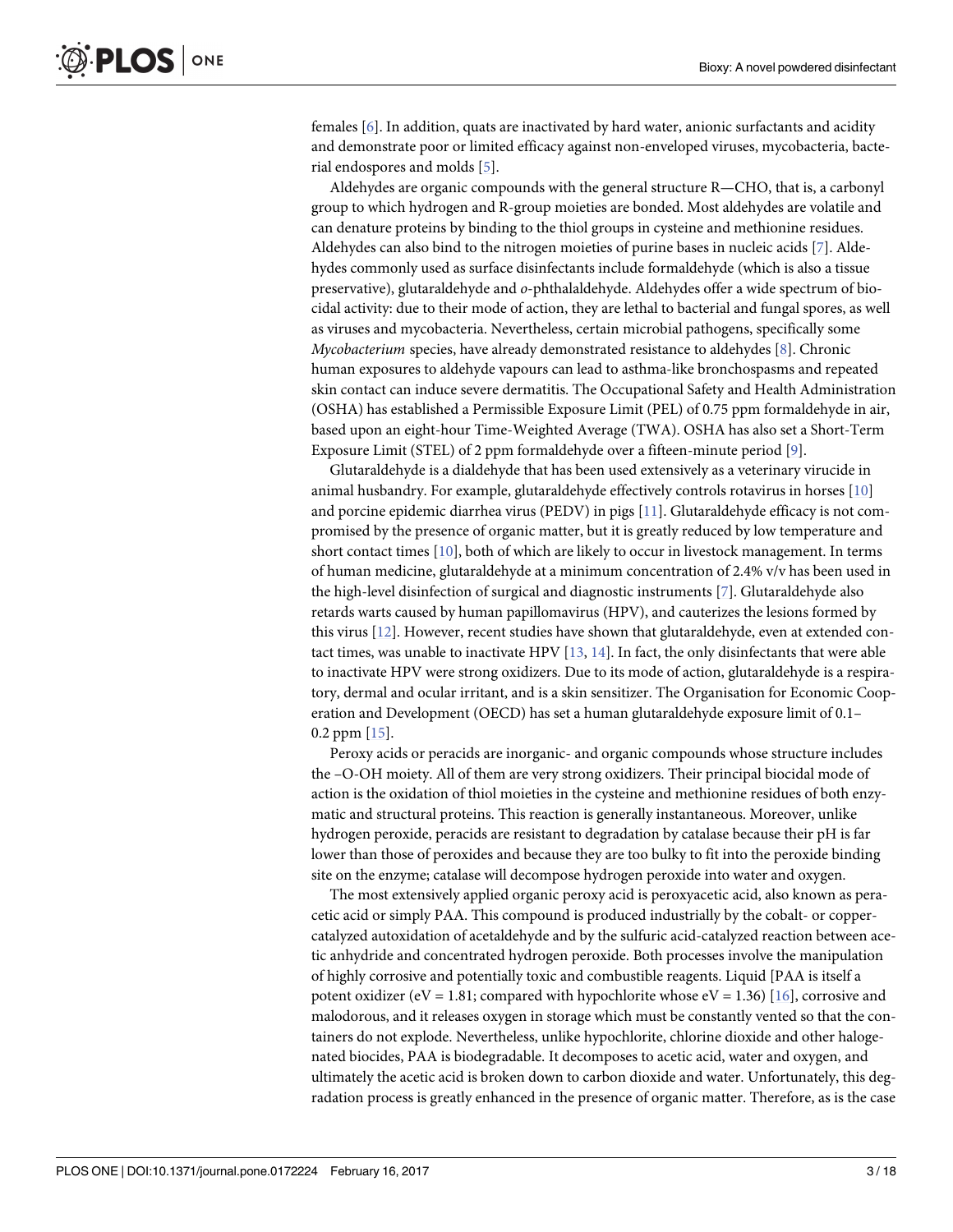<span id="page-3-0"></span>with most biocides, PAA application must be preceded by a cleaning step using a surfactantbased formulation in order to remove debris from the surface to be sanitized. In addition, PAA readily decomposes in the presence of base metal cations. Even excessively alkaline or hard water may shorten the shelf life of liquid PAA, so chelating agents such as dipicolinate or etidronate are often added to the formulation.

Another method of synthesizing PAA involves the reaction between tetraacetylethylenediamine (TAED) and a peroxy compound such as perborate, percarbonate or persulfate. This technology was first developed for the laundry and textile industries as a means of incorporating nonchlorinated bleach into detergent powders which could liberate PAA *in situ*. A relatively minor component of this chemical technology was adopted for pulp bleaching in the paper, paperboard and cardboard manufacturing industry. Often the preferred peroxy compound is percarbonate, which is chemically similar to sodium carbonate, also known as washing soda, a water conditioner extensively used in the laundry industry. In this reaction, TAED donates two acetyl moieties to the hydrogen peroxide that is liberated from the percarbonate when it is in aqueous solution. Both of these reagents are in solid powder form, and peracetic acid generation occurs only when they are dissolved in water. Several advantages of this approach to PAA production over the conventional liquid reagent methods include the fact that (a) the powder product is relatively nonreactive and stable in storage and transport; (b) it is compact and requires no special containers; (c) it can generate up to ten percent PAA, and there is no need to dilute corrosive stock concentrates in order to prepare solutions of the desired target PAA concentration. Both the reagents (TAED, percarbonate) and the product (PAA) decompose into relatively innocuous and biodegradable or biotransformable by-products (sodium carbonate, ammonia, carbon dioxide, acetic acid, oxygen, water), so the environmental footprint of this formulation is minimal. The following  $Fig 1$  is the reaction mechanism between TAED and percarbonate that generates PAA *in situ*:

The peroxide is generated from percarbonate as follows:

$$
2Na2CO3 \bullet 3H2O2 \rightarrow 4Na + 2CO32 - + 3H2O2
$$

It is noteworthy to mention that other compounds such as titanium dioxide, silver nitrate and zinc oxide [[18–22\]](#page-17-0) have also strong bactericidal properties against various pathogens. The

Perhydrolysis:



Fig 1. Peracetic acid generation in situ via the reaction between TAED and [hydrogen peroxide derived from] percarbonate [\[17](#page-17-0)].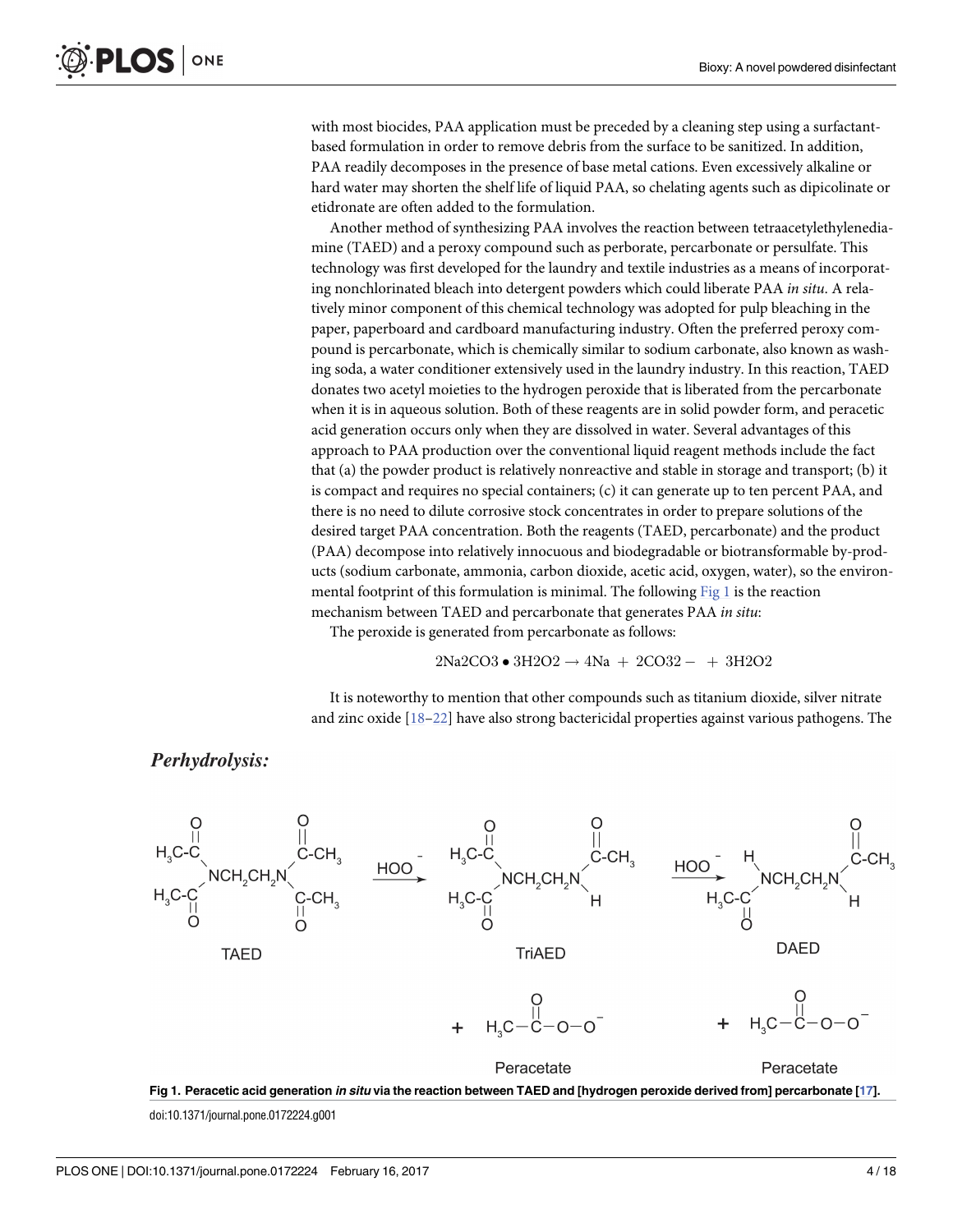aim of this study was to assess the wide spectrum high biocidal potency of Bioxy formulation when dissolved in water at various concentrations in order to propose to end-users a safer alternative to traditional disinfectants.

# **Materials and methods**

### Bioxy vs. Clostridium difficile endospores

*Clostridium difficile* strain ATCC 43598 was grown for three days at 37˚C on fructose-sheep blood-taurocholate (FA-ST) agar [protease peptone (HiMedia), sodium phosphate dibasic (Machron Chemicals, potassium phosphate monobasic (EMD Millipore), sodium chloride (Fisher Chemical), magnesium sulfate (Machron Chemicals), fructose (Fisher Chemical), sheep blood (Hemostat Labs), and sodium taurocholate (Alfa Aesar)] prepared from a culture grown for 3 d at 37˚C. By this time, sporulation had occurred and spores were harvested by first killing vegetative cells by subjecting them to 70˚C for 10 min, then centrifuging the suspension to form a spore pellet. The purified spores were suspended in sterile water used for high performance liquid chromatography (HPLC) then stored overnight at 4˚C. This process was repeated 3 x. The spore suspension was inspected via phase-contrast microscopy and maintained at 4˚C.

A 5.0% w/v Bioxy solution was prepared by analytically weighing out 50 g of the product in a sterile 2 L bottle followed by the addition of 950 mL sterile DI water to the bottle and then mixing for a minimum of 10 min.

A neutralizer solution consisting of a sterile mixture of 12.7% Tween 80 (Fisher BioReagents), 6.0% Tamol (Rohm and Haas), 1.7% lecithin (Sigma-Aldrich), 1.0% peptone (HiMedia), 1.0% cysteine (Spectrum) and 500 mM Tris buffer (pH 7.0, Fisher BioReagents) was added to 9 mL test tubes.

An aliquot of 9.9 mL disinfectant solution was added to each sterile 50 mL polypropylene centrifuge tube (Sarstedt). The tubes were then equilibrated to 20˚C in a water bath. A 0.1 mL aliquot of *C*. *difficile* spores was then added to the disinfectant solution. After 10 min, 1.0 mL spore/disinfectant suspension was added to 9.0 mL neutralizer followed by thorough mixing. Two minutes later, a series of dilutions of the neutralized suspension was prepared using sterile 9 mL physiological saline solution (PSS) blanks.

Viable cell counts were determined using membrane filtration (Millipore manifold and Millipore disposable plastic funnels with a BioRad vacuum pump). Membrane filters (47 mm, 0.45 μm pore size, Millipore) were rinsed with 100 mL sterile PSS, inoculated in duplicate with 1 mL spore suspension aliquots, then transferred to FA-ST plates which were then incubated anaerobically for 3 d at 37˚C with an ANOXOMAT system. Colonies on each filter were enumerated, then log reduction values and kill rates (%) were calculated.

Controls consisted of (a) spore suspension titers derived from membrane filtration assays on selected 1:10 PSS spore suspension dilutions, and (b) a neutralizer control prepared by inoculating a mixture of 9.0 mL neutralizer and 1.0 mL disinfectant solution with 0.1 mL of the  $1:1x10<sup>5</sup>$  titer dilution, incubating it for 20 min prior to dilution, then assaying it via membrane filtration of duplicate samples. This mixture resulted in a cell concentration of about 68 colony-forming units (CFU)/mL.

# Bioxy vs. Pseudomonas aeruginosa and Vancomycin-Resistant Enterococcus (VRE)

A 5 mL aliquot of *Pseudomonas aeruginosa* strain ATCC 15442 was grown for 24 h at 37˚C in nutrient broth. The suspension was purified by centrifugation and the pellet was resuspended in 1 mL sterile physiological saline solution (PSS).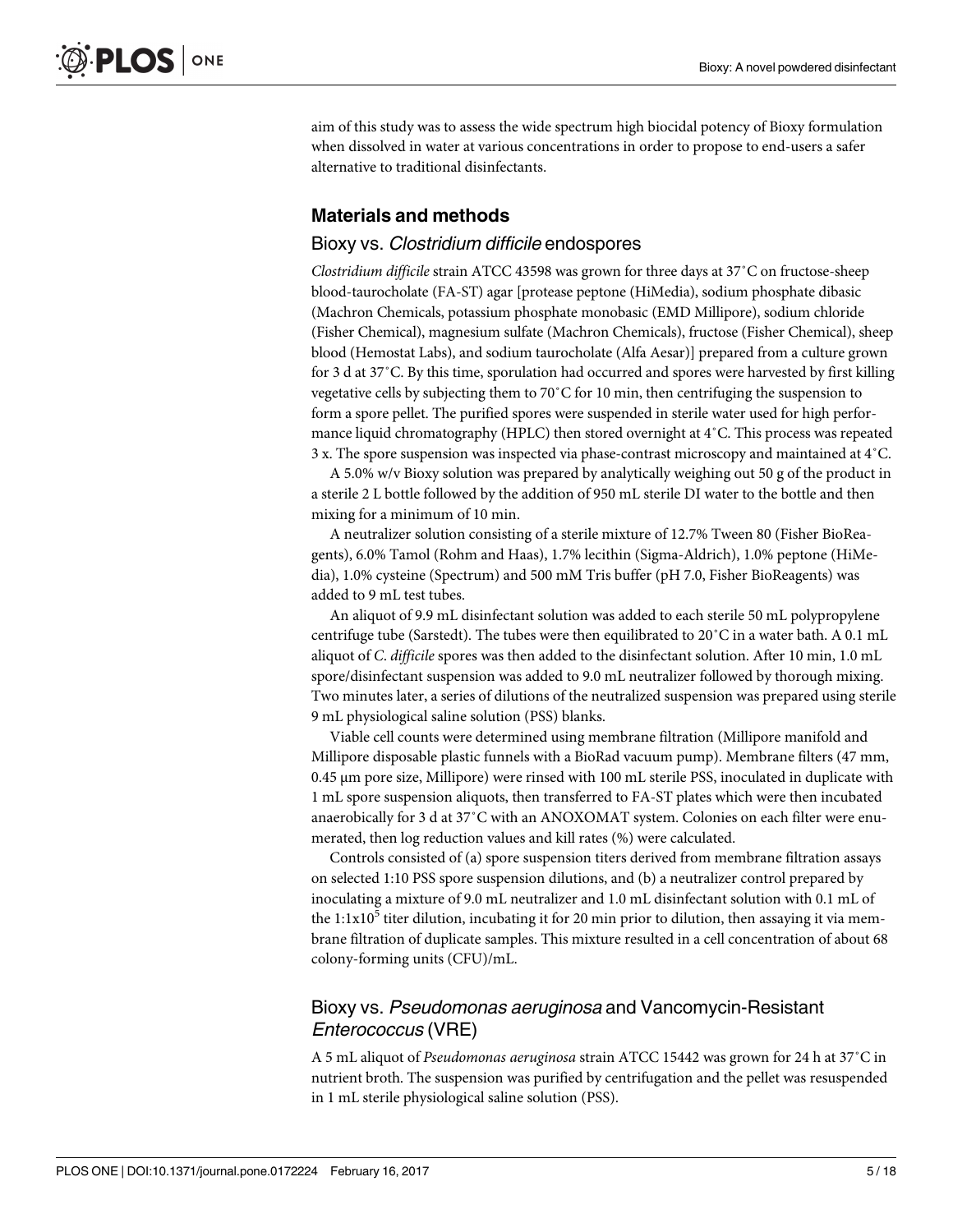A 5 mL aliquot of Vancomycin-resistant *Enterococcus faecalis* (VRE) clinical strain 112105 was grown for 24 h at 37˚C in nutrient broth (Becton-Dickinson). The suspension was purified by centrifugation and the pellet was resuspended in 0.5 mL sterile PSS.

A 1.0% w/v Bioxy solution was prepared by analytically weighing out 10 g of the product, then adding it to a sterile 2 L bottle, then adding 990 mL sterile DI water to the bottle, then mixing for a minimum of 10 min.

A neutralizer solution consisting of a sterile mixture of 12.7% Tween 80, 6.0% Tamol, 1.7% lecithin, 1.0% peptone, 1.0% cysteine and 500 mM Tris buffer was added to 9 mL test tubes.

An aliquot of 9.9 mL disinfectant solution was added to each sterile 50 mL polypropylene centrifuge tube and these were equilibrated to 20˚C in a water bath. A 0.1 mL aliquot of *Pseudomonas aeruginosa* suspension or VRE suspension was then added to the disinfectant solution. After 3 min, 1.0 mL *Pseudomonas aeruginosa*/disinfectant suspension or VRE/disinfectant suspension was added to 9.0 mL neutralizer followed by thorough mixing. Two minutes later, a dilution series of the neutralized suspension was prepared using sterile 9 mL physiological saline solution (PSS) blanks.

Viable cell counts were determined using membrane filtration as described previously. Duplicate 1 mL aliquots were plated. Membrane filters were rinsed with 100 mL sterile PSS then transferred to Columbia agar (Becton-Dickinson) plates which were then incubated aerobically for 24–48 h at 37˚C. Colonies on each filter were enumerated, then log reduction values and kill rates (%) were calculated.

Controls consisted of (a) titers derived from membrane filtration assays on selected 1:10 PSS suspension dilutions, and (b) a neutralizer control prepared by inoculating a mixture of 9.0 mL neutralizer and 1.0 mL disinfectant solution with 0.1 mL of the  $1:1x10^5$  titer dilution, incubating it for 20 min prior to dilution, then assaying it via membrane filtration of duplicate samples. These mixtures resulted in cell concentrations of about 743 CFU/mL for *Pseudomonas aeruginosa* and 102 CFU/mL for VRE.

# Bioxy vs. Mycobacterium bovis (bovine tuberculosis)

*Mycobacterium bovis* strain ATCC 35743 was prepared from a frozen suspension grown in modified Proskauer-Beck medium [asparagine (Difco), magnesium sulphate (JT Baker), magnesium citrate (Sigma-Aldrich), and glycerol (Fisher)]. Thawed suspensions were mixed in a Teflon-on-glass tissue grinder (Wheaton) using equal volumes of phosphate-buffered gelatin solution  $[NaH_2PO_4$  (Fisher),  $Na_2HPO_4$ .7H<sub>2</sub>O (Machron Chemicals), Bacto-Gelatin (Difco)] on ice, then homogenized 2 min, then diluted to 1:10 using PSS + 0.1% Tween 80 (Fisher BioReagents), then diluted to 1:5 using PSS + 0.1% Tween 80. The suspensions were vortexed and kept on ice until they were used to inoculate the disinfectants.

A 5.0% w/v Bioxy solution was prepared by analytically weighing out 50 g of the product, then adding it to a sterile 2 L bottle, then adding 950 mL sterile DI water to the bottle, then mixing for 30 min on a magnetic stirrer plate.

A neutralizer solution was prepared and it consisted of 12.7% Tween 80, 6.0% Tamol, 1.7% lecithin, 1.0% peptone and 1.0% cysteine.

An aliquot of 9.0 mL disinfectant solution was added to each sterile 50 mL polypropylene centrifuge tube and these were equilibrated to 20˚C in a water bath. A 1.0 mL aliquot of *M*. *bovis* was then added to the disinfectant solution. At the 3-, 5-, 10- and 20-min marks, 1.0 mL aliquots of the *M*. *bovis* suspension were added to 9.0 mL neutralizer followed by vortexing. Two minutes later, a 1:10 dilution series of the neutralized suspension was prepared using sterile 9 mL physiological saline solution (PSS) blanks.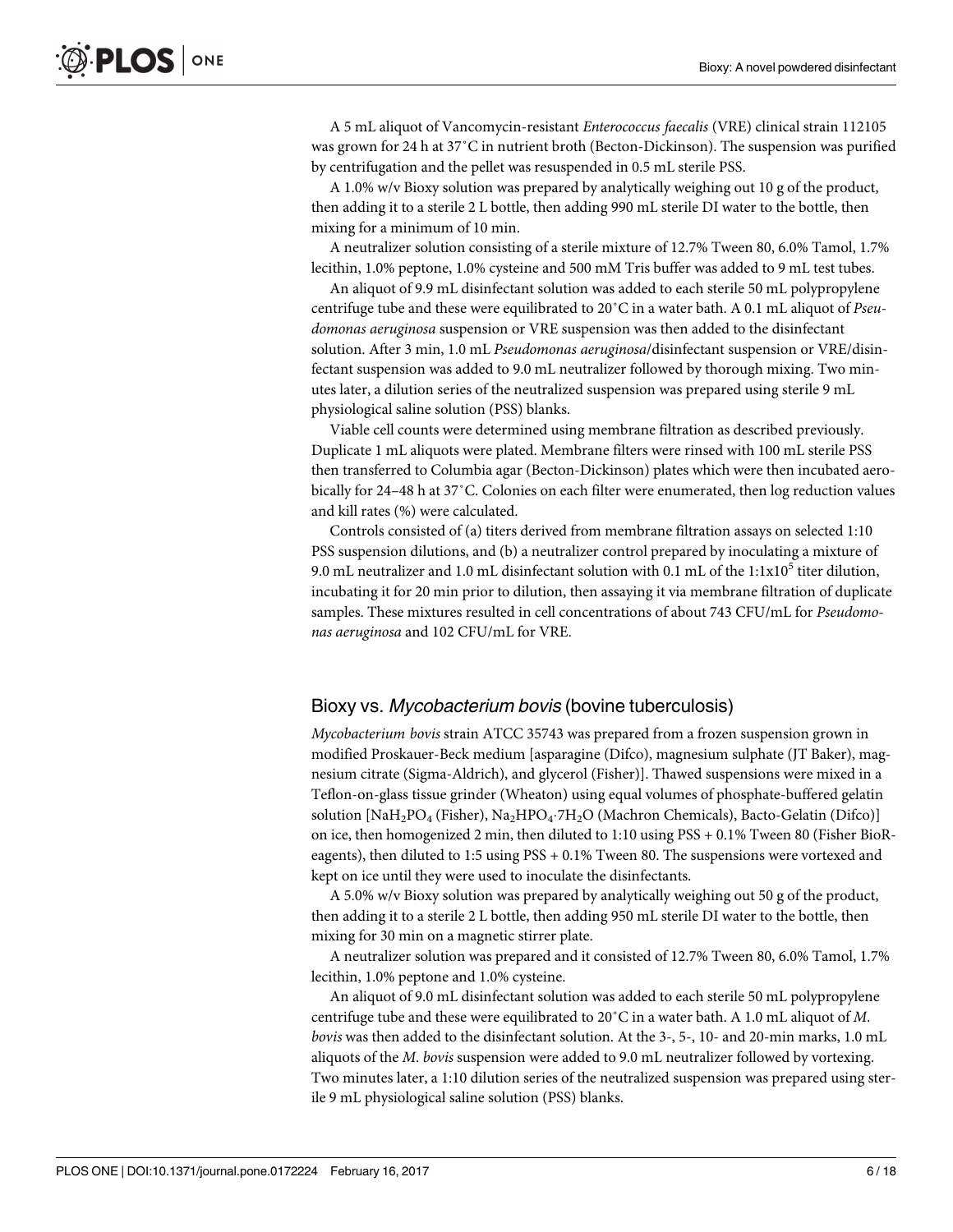Viable cell counts were determined using membrane filtration as described previously. Duplicate 1 mL aliquots were plated. Membrane filters were rinsed with 100 mL sterile PSS then transferred to Mycobacteria 7H11 agar (Becton Dickinson) plates enriched with 10% oleic acid, albumin, dextrose, catalase (OADC, Becton Dickinson) which were then incubated in plastic bags at 37˚C for about 21 d. Colonies on each filter were enumerated, then log reduction values and kill rates (%) were calculated.

Titers were prepared by aseptically transferring 1.0 mL of the culture medium to 9.0 mL PSS then vortexing the mixture. Thence, serial dilutions of 10<sup>-1</sup> through 10<sup>-7</sup> inclusive were made. In order to obtain cell densities, 1 mL aliquots from dilutions 10−<sup>5</sup> through 10−<sup>7</sup> were plated onto Mycobacteria 7H11 agar enriched with 10% OADC, then incubated in plastic bags at 37˚C for about 21 d. Viable plate counts were then performed.

Static controls were prepared as follows: a 0.9 mL aliquot of a 5% Bioxy solution and 9 mL neutralizer mixture were aseptically added to a sterile test tube. The mixture was vortexed for 5 min. Then 0.1 mL mycobacterium culture was added to the test tube and the mixture was vortexed again. This mixture was then serially diluted from  $10^{-1}$  through  $10^{-5}$  inclusive. One mL aliquots each of dilutions  $10^{-3}$  through  $10^{-5}$  were filtered. The filters were then plated onto Mycobacteria 7H11 agar enriched with 10% OADC, then incubated in plastic bags at 37˚C for about 21 d. Viable plate counts were then performed as described previously.

Neutralizer toxicity controls were prepared as follows: a 1 mL aliquot of the mycobacterium culture was combined with 9 mL room temperature PSS in a test tube. Then a 1 mL aliquot of the bacterial suspension/PSS mixture was added to 9 mL neutralizer and vortexed for 5 min. This mixture was then serially diluted from  $10^{-1}$  through  $10^{-5}$  inclusive. One mL aliquots each of dilutions  $10^{-3}$  through  $10^{-5}$  were filtered. The filters were then plated onto Mycobacteria 7H11 agar enriched with 10% OADC, then incubated in plastic bags at 37˚C for about 21 d. Viable plate counts were then performed.

# Bioxy applied electrostatically vs. Methicillin-resistant Staphylococcus aureus (MRSA)

A 5 mL aliquot of Methicillin-resistant *Staphylococcus aureus* (MRSA) strain ATCC 43300 was grown for 24 h at 37˚C in nutrient broth. The suspension was purified by centrifugation and the pellet was resuspended in 1 mL sterile physiological saline solution (PSS).

A 0.2% w/v solution of Bioxy was prepared by analytically weighing out 2.0 g then adding it to 998 mL sterile DI water in a sterile 2 L bottle. The solution was mixed on a magnetic stirrer plate for about 15 minutes prior to loading it into an electrostatic sprayer (Model SC-EB, Electrostatic Spraying Systems, Watkinsville, GA, U.S.A.). A positive cartridge was loaded into the sprayer and about 80 mL was collected from the sprayer in a sterile 500 mL bottle. The positive cartridge was then replaced with a negative cartridge and about 80 mL of the solution was collected as before into another sterile 500 mL bottle.

The neutralizer solution consisted of a sterile mixture of 12.7% Tween 80, 6.0%, 1.7% lecithin, 1.0% peptone and 1.0% cysteine. An aliquot of 9.9 mL disinfectant solution was added to each sterile 50 mL polypropylene centrifuge tube and these were equilibrated to 20˚C in a water bath. A 0.1 mL aliquot of MRSA suspension was then added to the disinfectant solution. After 2 min, 1.0 mL MRSA/disinfectant suspension was added to 9.0 mL neutralizer followed by thorough mixing. Two minutes later, a dilution series of the neutralized suspension was prepared using sterile 9 mL physiological saline solution (PSS) blanks.

Viable cell counts were determined using membrane filtration as described previously. Duplicate 1 mL aliquots were plated. Membrane filters were rinsed with 100 mL sterile PSS then transferred to Columbia agar plates which were then incubated aerobically for 24–48 h at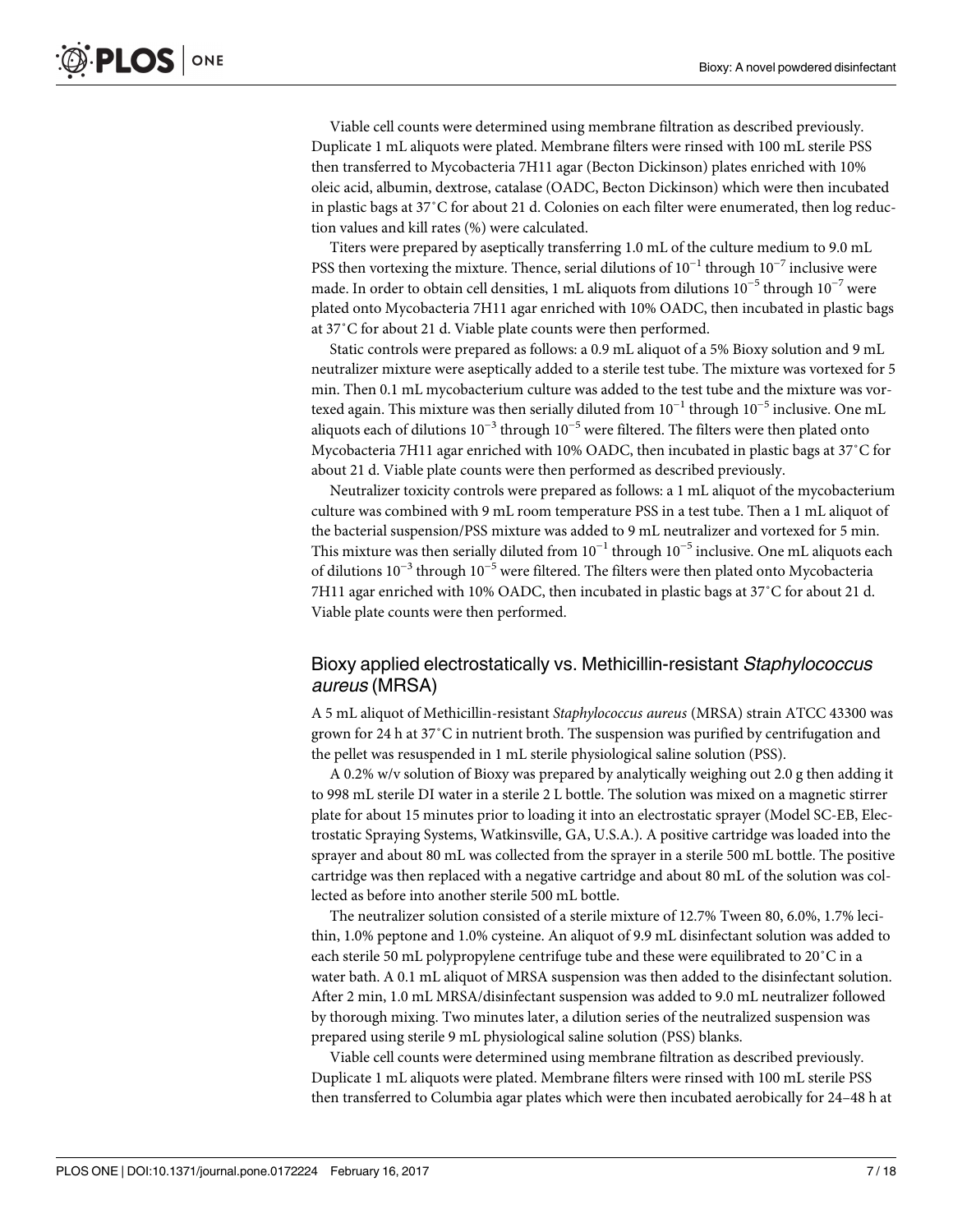37˚C. Colonies on each filter were enumerated, then log reduction values and kill rates (%) were calculated.

Controls consisted of (a) titers derived from membrane filtration assays on selected 1:10 PSS suspension dilutions, and (b) a neutralizer control prepared by inoculating a mixture of 9.0 mL neutralizer and 1.0 mL disinfectant solution with 0.1 mL of the 1:1x10<sup>5</sup> titer dilution, incubating it for 20 min prior to dilution, then assaying it via membrane filtration of duplicate samples. These mixtures resulted in cell concentrations of about 282 CFU/mL.

# Bioxy vs. porcine epidemic diarrhea virus (PEDV)

A 0.5% w/v solution of Bioxy was prepared by adding 5 g of the product to 1 L sterile water then waiting 10 min for product activation and PAA release. Twenty μL PEDV inoculum was applied to each of a series of steel discs and then left to air dry for 30 min at room temperature. [Parallel control discs to which sterile water was applied were also prepared.] Forty μL of the PAA solution was applied to each of the steel discs. Parallel control discs to which sterile water was applied were also prepared to serve as negative controls. From each steel disc, PEDV was eluted at 5, 10, 15, and 30 min into 0.4 mL elution buffer consisting of a 0.05M glycine solution in 3% beef extract adjusted to pH 7.2. Comparable elutions were performed on the control disks as well. Tenfold serial dilutions of the viral eluates were prepared in Minimum Essential Medium (MEM) with Earle's Salts supplemented with L-glutamine, antibiotics, 10% TPB (tryptone phosphate broth) and 4.5 μg/ml trypsin. One hundred μL of appropriate dilutions were added to Vero-76 African green monkey kidney cells in 96-well plates. The plates were incubated in a 5%  $CO_2$  atmosphere at 37°C for 5, 10, 15, and 30 min, then stained by indirect fluorescence antibody (IFA; immunofluorescence) assay and the virus titers were calculated. Reductions in virus titers were calculated by comparing the differences between virus titers in the control discs and PAA-treated discs at 15, and 30 min.

# Bioxy efficacy as hard surface disinfectant vs. 3 human bacterial pathogens

Forty-eight-hour-old nutrient broth subcultures of the following microbial species were prepared: *Staphylococcus aureus* ATCC 6538, *Pseudomonas aeruginosa* ATCC 15442 and *Salmonella enterica* ATCC 10708. Twenty-four stainless steel carriers were inoculated with each test organism for a total of 72 carriers. A 2% w/v solution of Bioxy was prepared by adding 20 g to 995 mL sterile water in a 2 L bottle, then the contents were stirred 5 min. The solutions were then left standing for 5 min to activate the PAA fully. The PAA solution was dispensed as 10 mL aliquots in sterile test tubes then equilibrated to 20˚C in a water bath. One bacteriaimpregnated carrier was then aseptically transferred to each test tube in the water bath and the contents agitated to homogenize them. After 10 min contact time, the carriers were aseptically removed from each test tube and transferred to sterile neutralizer broth (Letheen medium + Tween 20) followed by shaking to blend the contents. All tubes were incubated at 36˚C for 48 h. Media were scored + for growth if they became turbid and–(0 growth) if they remained clear. Sterility controls consisted of uninoculated aseptic carriers added to the disinfectant solution, left in it for 10 min, aseptically transferred to the sterile neutralizer broth then incubated at 36˚C for 48 h. Neutralizer efficacy and toxicity were assayed by first aseptically transferring a sterile carrier to 10 mL disinfectant solution, then removing the carrier to neutralizer broth containing  $\leq 100$  CFU microbial pathogen, then incubating the media at 36 $^{\circ}$ C for 48 h. Mean CFU/dry carrier were determined for each microorganism by placing each of 3 replicate carriers in 10 mL Letheen broth then mixing each thoroughly. The Letheen broths were serially diluted in sterile phosphate buffer dilution water (PBDW) blanks. Duplicate 1-mL aliquots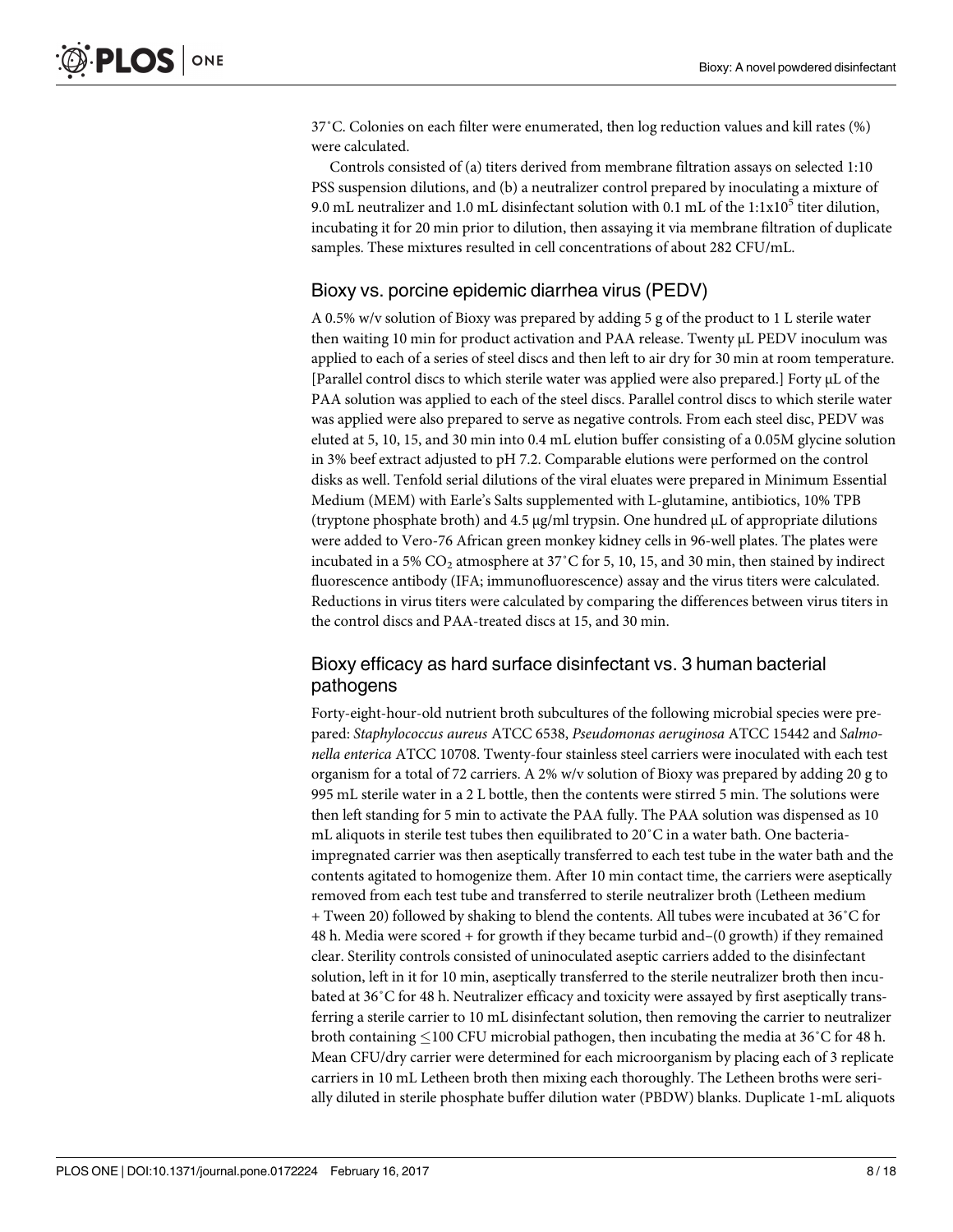<span id="page-8-0"></span>

#### **Table 1. Viable counts after 10 min exposure to 5% w/v Bioxy.**

| Viable Counts After 10 min | Replicate | <b>Stock suspension dilution</b> |                 |                 |                 |  |
|----------------------------|-----------|----------------------------------|-----------------|-----------------|-----------------|--|
|                            |           | 1:10                             | 1:100           | 1:1000          | 1:10.000        |  |
|                            |           | $(-7E7 CFU/mL)$                  | $(-7E6 CFU/mL)$ | $(-7E5 CFU/mL)$ | $(-7E4 CFU/mL)$ |  |
|                            | A         |                                  |                 |                 |                 |  |
|                            | B         |                                  |                 |                 |                 |  |

doi:10.1371/journal.pone.0172224.t001

were drawn from each dilution, plated onto tryptic soy agar and incubated at 36˚C for 48 h. For viability controls, two inoculated carriers for each test microbe were placed in neutralizer recovery broth and incubated at 36˚C for 48 h. Aliquots or colonies from all positive-growth media and plates were streaked onto [tryptic soy] agar plates and incubated at 36˚C for 24 h. Sub-cultured colonies were Gram-stained and tested for biochemical markers specific to each microbial pathogen.

## **Results**

### Bioxy vs. Clostridium difficile endospores

It was determined that the 1:10<sup>7</sup> dilution of the *C*. *difficile* stock suspension yielded the most reliable and accurate viable counts. For the duplicate assays, the numbers were 77 and 60 CFU/mL respectively. Back calculating, it was therefore obtained stock culture cell densities of 7.7E8 CFU/mL and 6E8 CFU/mL respectively, and the average was 6.85E8 CFU/mL as illustrated in Tables 1 and 2.

Zero bacterial counts were obtained for the sterile pre-trial samples of the PSS, the 5% w/v Bioxy, the uninoculated culture media and the neutralizer mixture.

Log reduction (LR) and percent kill (PK) were determined as follows:

$$
LR = -Log(S/So)
$$

$$
PK = (1 - (S/So)) \times 100
$$

where  $S =$  concentration of viable organisms after 10 min where  $S_0$  = concentration of viable organisms at time 0 Based upon the data, it was found that log reduction was 5.36 and percent kill was 99.99956%.

# Bioxy vs. Pseudomonas aeruginosa and Vancomycin-Resistant Enterococcus (VRE)

It was determined that the 1:10<sup>8</sup> dilution of the *P*. *aeruginosa* stock suspension yielded the most reliable and accurate viable counts. For the duplicate assays, the numbers were 66 and 84 CFU/mL respectively. Back calculating, we therefore obtained stock culture cell densities of 6.6E8 CFU/mL and 8.4E9 CFU/mL respectively, and the average was 7.5E9 CFU/mL as illustrated in Tables [3](#page-9-0) and [4](#page-9-0).

#### **Table 2. Control assay after 10 min exposure to 5% w/v Bioxy in neutralizer.**

| 1:10 $^7$ dilution    |    |    | Average | $\%$ of expected |
|-----------------------|----|----|---------|------------------|
| <b>Expected count</b> | 68 |    | N/A     |                  |
| <b>Actual counts</b>  | 65 | 56 | 61      | 89.7             |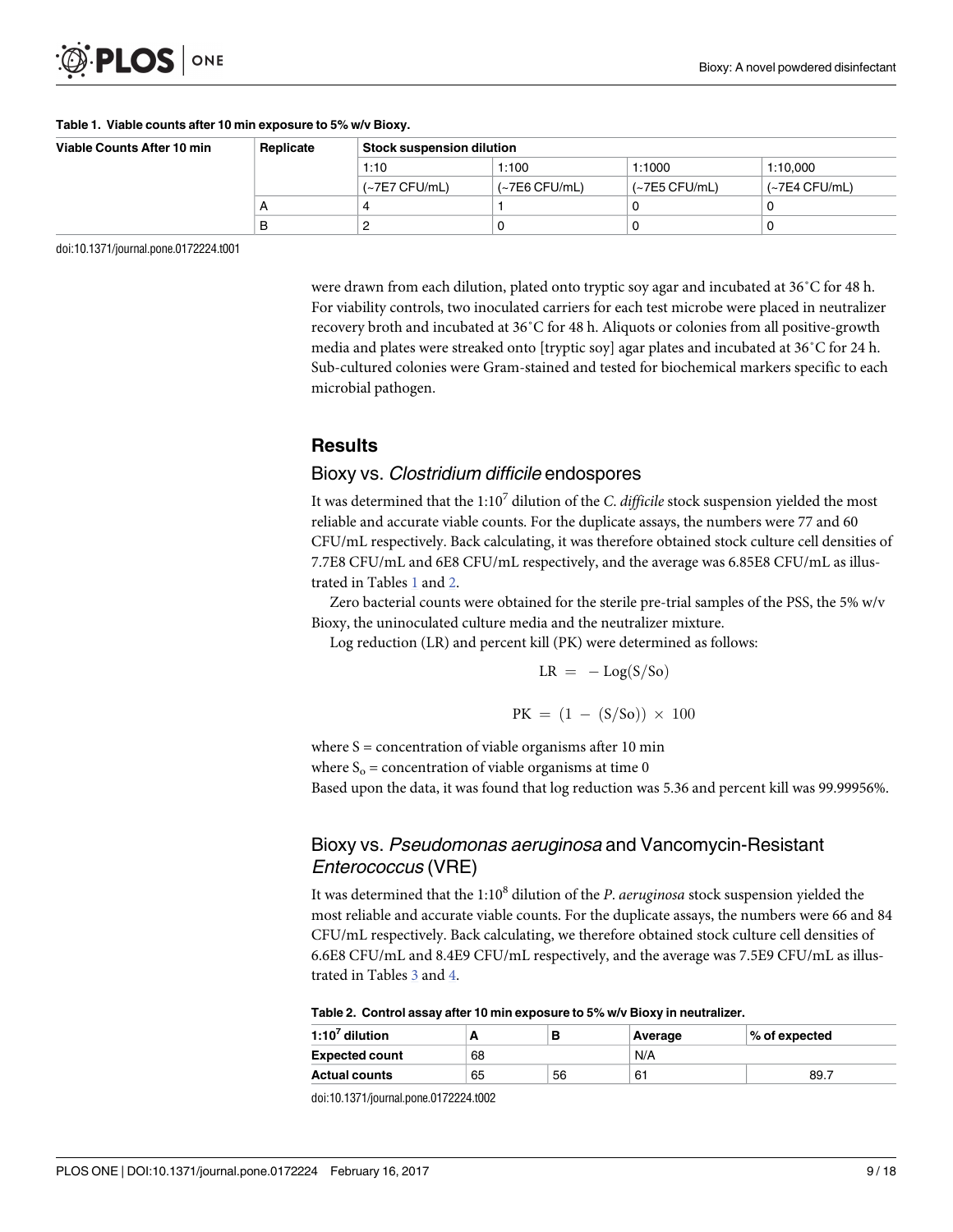<span id="page-9-0"></span>

#### **[Table](#page-8-0) 3. Viable counts of P. aeruginosa after 3 min exposure to 1% w/v Bioxy.**

| Viable Counts After 3 min | Replicate | <b>Stock suspension dilution</b> |                 |                 |  |
|---------------------------|-----------|----------------------------------|-----------------|-----------------|--|
|                           |           | 1:10                             | 1:100           | 1:1000          |  |
|                           |           | (~7.5E8 CFU/mL)                  | (~7.5E7 CFU/mL) | (~7.5E6 CFU/mL) |  |
|                           |           |                                  |                 |                 |  |
|                           | в         |                                  |                 |                 |  |

doi:10.1371/journal.pone.0172224.t003

Zero bacterial counts were obtained for the sterile pre-trial samples of both PSS, the 1% w/v Bioxy, the uninoculated culture media, the neutralizer mixture and the Columbia agar. Log reduction (LR) and percent kill (PK) were determined as follows:

 $LR = -Log(S/So)$ 

 $PK = (1 - (S/So)) \times 100$ 

where  $S =$  concentration of viable organisms after 3 min where  $S_0$  = concentration of viable organisms at time 0

Based upon the data, it was found that for the *P*. *aeruginosa* assay log reduction was *>*7.18 and percent kill was *>*99.999993%.

It was determined that the 1:10<sup>7</sup> dilution of the Vancomycin-resistant *Enterococcus faecalis* (VRE) stock suspension yielded the most reliable and accurate viable counts. For the duplicate assays, the numbers were 105 and 100 CFU/mL respectively. Back calculating, we therefore obtained stock culture cell densities of 10.5E8 CFU/mL and 10E8 CFU/mL respectively, and the average was 10.25E8 CFU/mL as illustrated in Tables 5 and 6.

Zero bacterial counts were obtained for the sterile pre-trial samples of both PSS, the 1% w/v Bioxy, the uninoculated culture media, the neutralizer mixture and the Columbia agar.

| 1:10 $^7$ dilution    | $\%$ of expected<br>Average |    |    |      |  |  |
|-----------------------|-----------------------------|----|----|------|--|--|
| <b>Expected count</b> | 74                          |    |    |      |  |  |
| <b>Actual counts</b>  | 30                          | 42 | 36 | 48.7 |  |  |

| Table 4. <i>P. aeruginosa</i> control assay after 3 min exposure to 1% w/v Bioxy in neutralizer. |  |  |
|--------------------------------------------------------------------------------------------------|--|--|
|--------------------------------------------------------------------------------------------------|--|--|

doi:10.1371/journal.pone.0172224.t004

|  | Table 5. Viable counts of Vancomycin-Resistant <i>Enterococcus faecalis</i> (VRE) after 3 min exposure to 1% w/v Bioxy. |  |  |  |  |
|--|-------------------------------------------------------------------------------------------------------------------------|--|--|--|--|
|--|-------------------------------------------------------------------------------------------------------------------------|--|--|--|--|

| Viable Counts After 3 min | Replicate | <b>Stock suspension dilution</b> |                   |                   |  |
|---------------------------|-----------|----------------------------------|-------------------|-------------------|--|
|                           |           | 1:10                             | 1:100             | 1:1000            |  |
|                           |           | (~10.25E7 CFU/mL)                | (~10.25E6 CFU/mL) | (~10.25E5 CFU/mL) |  |
|                           |           |                                  |                   |                   |  |
|                           | в         |                                  |                   |                   |  |

doi:10.1371/journal.pone.0172224.t005

#### Table 6. Vancomycin-Resistant Enterococcus faecalis (VRE) control assay after 3 min exposure to 1% w/v Bioxy in neutralizer.

| <b>Undiluted</b>      | $\overline{\phantom{0}}$ | P   | Average | $\%$ of expected |
|-----------------------|--------------------------|-----|---------|------------------|
| <b>Expected count</b> | 102                      |     | N/A     |                  |
| <b>Actual counts</b>  | 96                       | 108 | 102     | 100              |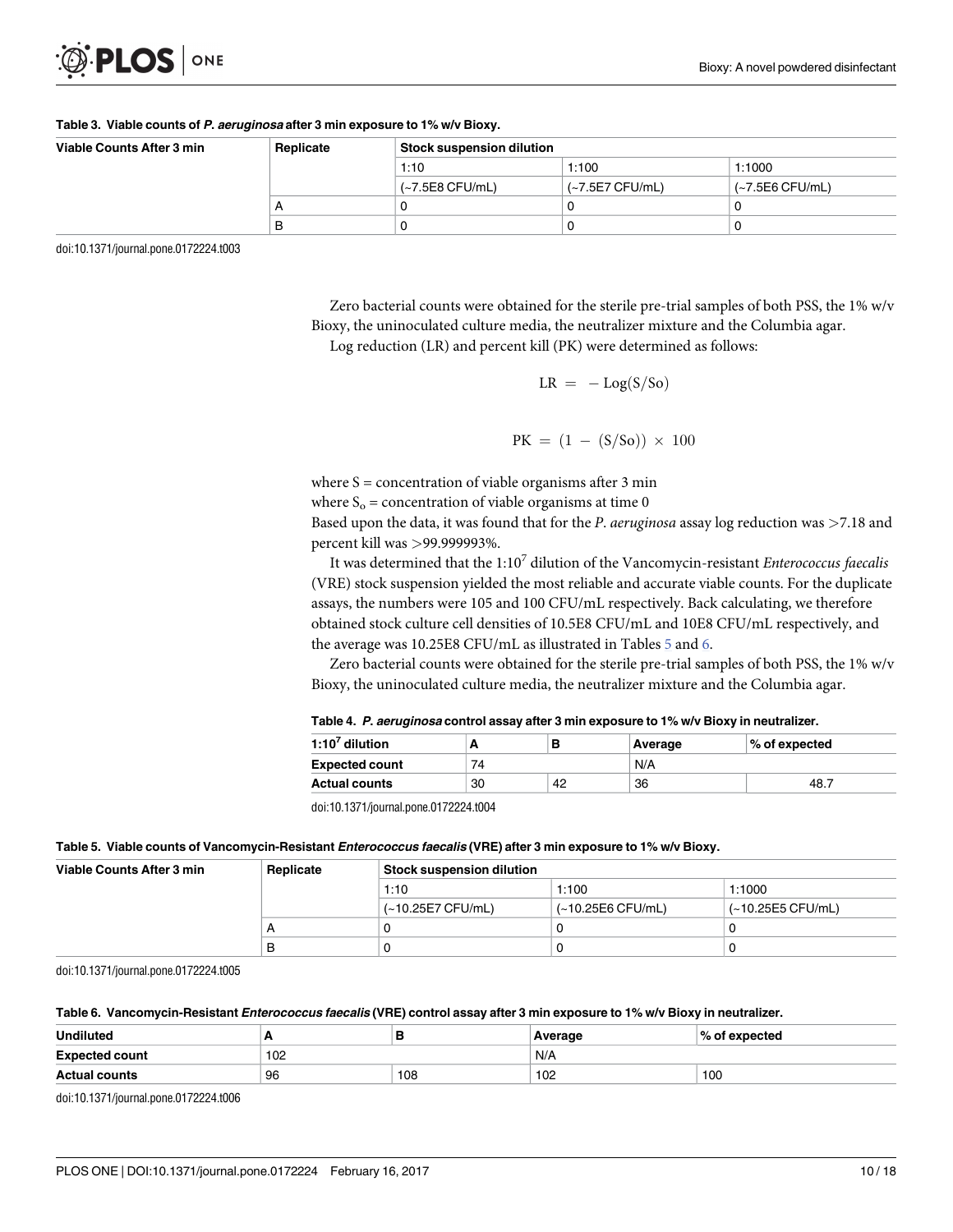| <b>D.PLOS</b> ONE |  |
|-------------------|--|
|-------------------|--|

| Contact time (min) | Replicate |                   | <b>Stock suspension dilution</b> |                   |  |  |  |
|--------------------|-----------|-------------------|----------------------------------|-------------------|--|--|--|
|                    |           | 1:10              | 1:100                            | 1:1000            |  |  |  |
|                    |           | $(-8.5E3 CFU/mL)$ | $(-8.5E2 CFU/mL)$                | $(-8.5E1 CFU/mL)$ |  |  |  |
| 3                  | A         | <b>TNTC</b>       | 66                               | 5                 |  |  |  |
| 3                  | B         | <b>TNTC</b>       | 77                               | 6                 |  |  |  |
| 5                  | A         | 79                | 8                                |                   |  |  |  |
| 5                  | B         | 106               | 8                                |                   |  |  |  |
| 10                 | A         |                   | 0                                | $\Omega$          |  |  |  |
| 10                 | B         |                   |                                  | 0                 |  |  |  |
| 20                 | A         | 0                 | $\Omega$                         | 0                 |  |  |  |
| 20                 | B         | 0                 | 0                                | 0                 |  |  |  |

#### **Table 7. Viable counts of M. bovis after different exposure times to 5% w/v Bioxy.**

doi:10.1371/journal.pone.0172224.t007

Log reduction (LR) and percent kill (PK) were determined as follows:

$$
LR = -Log(S/So)
$$

 $PK = (1 - (S/So)) \times 100$ 

where  $S =$  concentration of viable organisms after 3 min

where  $S_0$  = concentration of viable organisms at time 0

Based upon the data, it was found that for the Vancomycin-resistant *Enterococcus faecalis*

(VRE) assay log reduction was *>*6.31 and percent kill was *>*99.999951%.

# Bioxy vs. Mycobacterium bovis

It was determined that the 1:10<sup>5</sup> dilution of the *M*. *bovis* stock suspension yielded the most reliable and accurate viable counts. For the duplicate assays, the numbers were 10 and 7 CFU/mL respectively. Back calculating, we therefore obtained stock culture cell densities of 1E6 CFU/ mL and 7E5 CFU/mL respectively, and the average was 8.5E5 CFU/mL as illustrated in Tables 7 and 8. *The M*. *bovis* static control assay after 5 min exposure to neutralizer alone is illustrated in Table 9.

#### **Table 8. M. bovis neutralizer toxicity control assay after 5 min exposure to neutralizer in PSS.**

| Viable Counts After 5 min | Replicate |                 | <b>Stock suspension dilution</b> |                 |  |  |
|---------------------------|-----------|-----------------|----------------------------------|-----------------|--|--|
|                           |           | 1:1000          | 1:10000                          | 1:100000        |  |  |
|                           |           | $(-8.5 CFU/mL)$ | $(-0.85 CFU/mL)$                 | (~0.085 CFU/mL) |  |  |
|                           | Α         | 12              |                                  |                 |  |  |
|                           | B         | 22              |                                  |                 |  |  |

doi:10.1371/journal.pone.0172224.t008

### **Table 9. M. bovis static control assay after 5 min exposure to neutralizer alone.**

| Viable Counts After 5 min | Replicate |                 | $\mid$ Stock suspension dilution $\mid$ |                   |  |  |
|---------------------------|-----------|-----------------|-----------------------------------------|-------------------|--|--|
|                           |           | 1:1000          | 1:10000                                 | 1:100000          |  |  |
|                           |           | $(-8.4 CFU/mL)$ | $(-0.84$ CFU/mL)                        | $(-0.084$ CFU/mL) |  |  |
|                           |           | 20              |                                         |                   |  |  |
|                           | B         | 27              |                                         |                   |  |  |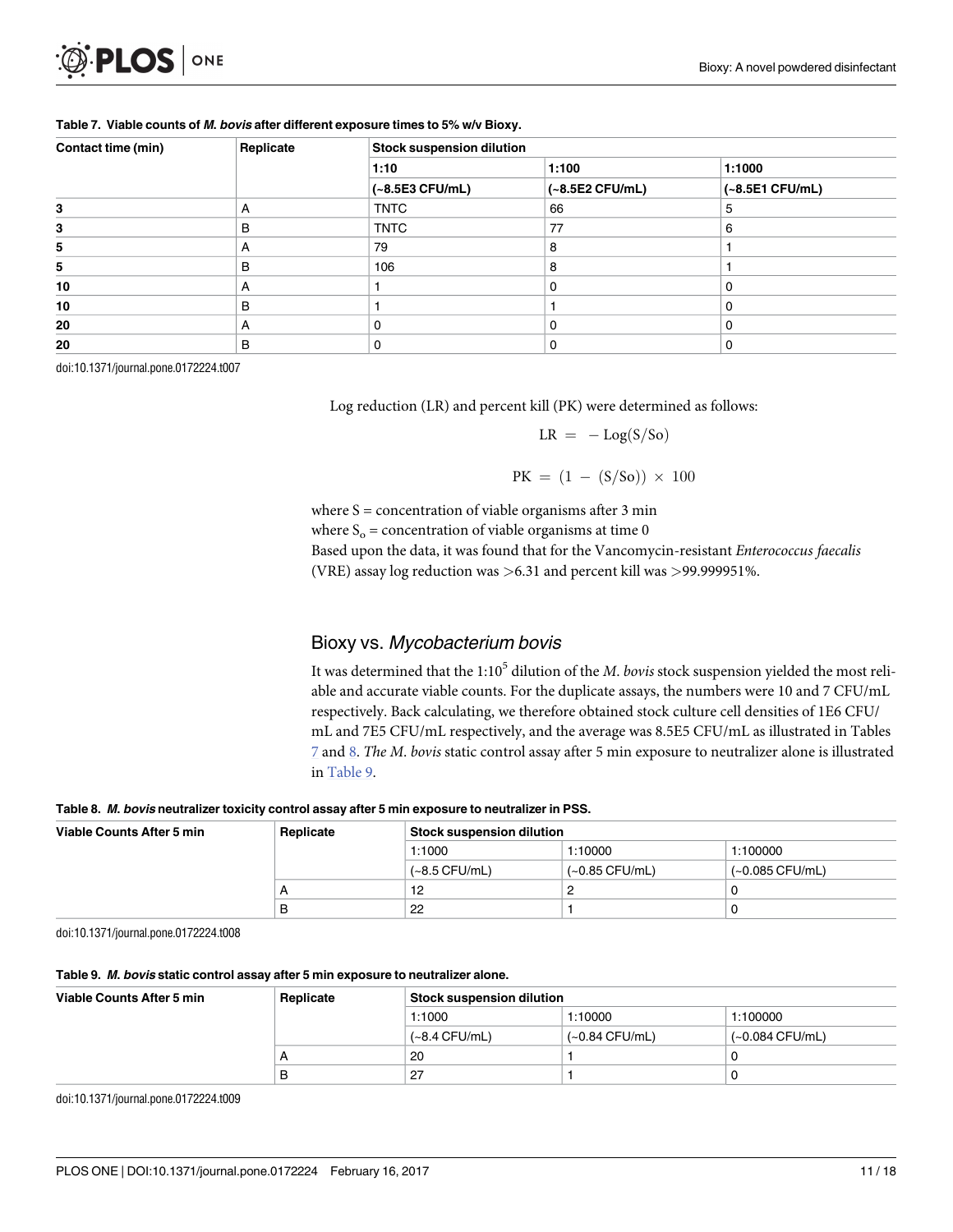

| Con.<br>min<br> |             |       | 10<br>$\sim$ | 20<br>$\sim$ |
|-----------------|-------------|-------|--------------|--------------|
| LR              | 08. ا<br>__ | . .96 | oc           | $\sim$       |
| <b>PK</b>       | n1<br>◡ ・・  | ΩQ    | 99.988       | ი9.994       |

#### Table 10. M. bovis log reduction (LR) and percent kill (PK) in response to various exposure times to 5% w/v Bioxy.

doi:10.1371/journal.pone.0172224.t010

### Table 11. Viable counts of Methicillin-resistant Staphylococcus aureus (MRSA) after 2 min exposure to positively- and negatively charged 0.2% w/ **v Bioxy.**

| Viable Counts After 2 min | Replicate    | <b>Stock suspension dilution</b> |          |                  |          |                  |          |  |
|---------------------------|--------------|----------------------------------|----------|------------------|----------|------------------|----------|--|
|                           |              | 1:10                             |          | 1:100            |          | 1:1000           |          |  |
|                           |              | (~27.5E5 CFU/mL)                 |          | (~27.5E4 CFU/mL) |          | (~27.5E3 CFU/mL) |          |  |
|                           |              | + charge                         | - charge | + charge         | - charge | + charge         | - charge |  |
|                           | $\mathsf{A}$ | 0                                | O        |                  |          |                  |          |  |
|                           | в            | 0                                | 0        |                  |          |                  |          |  |

doi:10.1371/journal.pone.0172224.t011

Zero bacterial counts were obtained for the sterile pre-trial samples of the PSS, the 5% w/v Bioxy, the uninoculated culture media, the neutralizer mixture and the 7H11 agar. Neither the PSS + 0.1% Tween 80 nor the phosphate buffered gelatin was assayed.

Log reduction (LR) and percent kill (PK) were determined as follows:

$$
LR = -Log(S/So)
$$

$$
PK = (1 - (S/So)) \times 100
$$

where  $S =$  concentration of viable organisms after 3, 5, 10 and 20 min where  $S_0$  = concentration of viable organisms at time 0

The efficacy of Bioxy at 5% w/v concentration against *M*. *bovis* is illustrated in Table 10.

# Bioxy vs. Methicillin-resistant Staphylococcus aureus (MRSA)

It was determined that the 1:10<sup>8</sup> dilution of the Methicillin-resistant *Staphylococcus aureus* (MRSA) stock suspension yielded the most reliable and accurate viable counts. For the duplicate assays, the numbers were 29 and 26 CFU/mL respectively. Back calculating, we therefore obtained stock culture cell densities of 29E8 CFU/mL and 26E8 CFU/mL respectively, and the average was 27.5E8 CFU/mL as illustrated in Tables 11 and 12.

Zero bacterial counts were obtained for the sterile pre-trial samples of both PSS, both 0.2% w/v Bioxy solutions, the neutralizer mixture and the Columbia agar.

**Table 12. Methicillin-resistant Staphylococcus aureus (MRSA) control assay after 2 min exposure to positively- and negatively charged 0.2% w/v Bioxy in neutralizer.**

| 1:10 dilution            | А  | в  | Average | $\%$ of expected |
|--------------------------|----|----|---------|------------------|
| <b>Expected count</b>    | 28 |    | N/A     |                  |
| Actual counts (+ charge) | 24 | 23 | 23.5    | 95               |
| Actual counts (- charge) | 28 | 33 | 30.5    | 106              |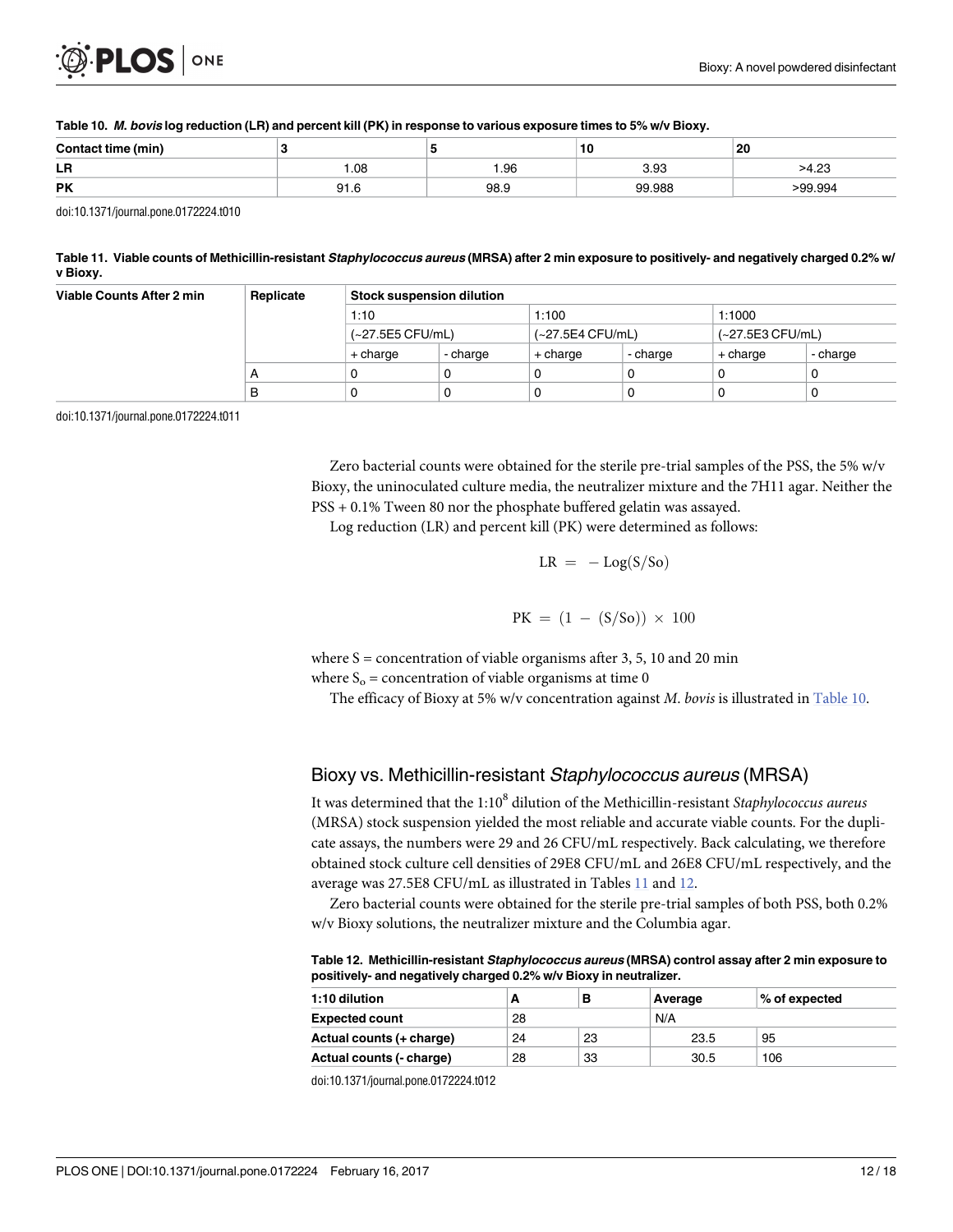<span id="page-12-0"></span>

#### **Table 13. PEDV control efficacy of 0.5% w/v Bioxy.**

|    | Contact time (min) Control (untreated) virus suspension titer* | Post-treatment virus suspension titer* | $\frac{1}{2}$ virus reduction relative to control |
|----|----------------------------------------------------------------|----------------------------------------|---------------------------------------------------|
| 15 | 320                                                            |                                        | >99.99                                            |
| 30 | 320                                                            |                                        | >99.99                                            |

\*TCID<sub>50</sub>/mL, where TCID = median tissue culture infective dose, and where 1 TCID<sub>50</sub>/mL  $\approx$  0.7 PFU [plaque-forming unit]/mL

doi:10.1371/journal.pone.0172224.t013

#### **Table 14. Disinfection results against Staphylococcus aureus.**

| Sample | ∣Challenge organism                                                                    |    | Exposure time $\#$ of treated carriers $\#$ of growing treated carriers $\ $ Growth results |      |
|--------|----------------------------------------------------------------------------------------|----|---------------------------------------------------------------------------------------------|------|
|        | Bioxy 2% solution (w/v) $\vert$ <i>Staphylococcus aureus</i> ATCC #6538 $\vert$ 10 min | 60 |                                                                                             | 0/60 |
|        | Bioxy 2% solution (w/v)   Staphylococcus aureus ATCC # 6538   10 min                   | 60 |                                                                                             | 0/60 |
|        | Bioxy 2% solution (w/v)   Staphylococcus aureus ATCC # 6538   10 min                   | 60 |                                                                                             | 0/60 |

doi:10.1371/journal.pone.0172224.t014

Log reduction (LR) and percent kill (PK) were determined as follows:

$$
LR = -Log(S/So)
$$

$$
PK = (1 - (S/So)) \times 100
$$

where  $S =$  concentration of viable organisms after 2 min

where  $S_0$  = concentration of viable organisms at time 0

Based upon the data, it was found that for the Methicillin-resistant *Staphylococcus aureus* (MRSA) assay, log reduction was *>*6.76 and percent kill was 99.999982% after 2 min exposure to both positively- and negatively charged 0.2% w/v Bioxy.

# Bioxy vs. porcine epidemic diarrhea virus (PEDV)

The efficacy of Bioxy at 0.5% w/v concentration against PEDV at 15 min contact time is illustrated in Table 13.

# Bioxy efficacy as hard surface disinfectant vs. 3 human bacterial pathogens

Bioxy solution at 2% (w/v) killed *Staphylococcus aureus*, *Salmonella enterica* and *Pseudomonas aeruginosa* in 10-min contact time in 60 growing treated carriers as shown in Tables 14 to [16.](#page-13-0)

# **Discussion**

Following are some of the criteria which must be considered when investing in disinfection and sterilization technologies for the food processing industry, human medicine, veterinary medicine and institutional applications: (a) product and application equipment costs; (b) product consumption volumes; (c) product application frequencies; (d) product application

**Table 15. Disinfection results against Salmonella enterica.**

| <b>Sample</b>             | Challenge organism               | Exposure time       |    | $\#$ of treated carriers $\#$ of growing treated carriers | <b>Growth results</b> |
|---------------------------|----------------------------------|---------------------|----|-----------------------------------------------------------|-----------------------|
| Bioxy 2% solution $(w/v)$ | Salmonella enterica ATCC # 10708 | $10 \,\mathrm{min}$ | 60 |                                                           | 0/60                  |
| Bioxy 2% solution $(w/v)$ | Salmonella enterica ATCC # 10708 | $10 \,\mathrm{min}$ | 60 |                                                           | 0/60                  |
| Bioxy 2% solution $(w/v)$ | Salmonella enterica ATCC # 10708 | $10 \,\mathrm{min}$ | 60 |                                                           | 0/60                  |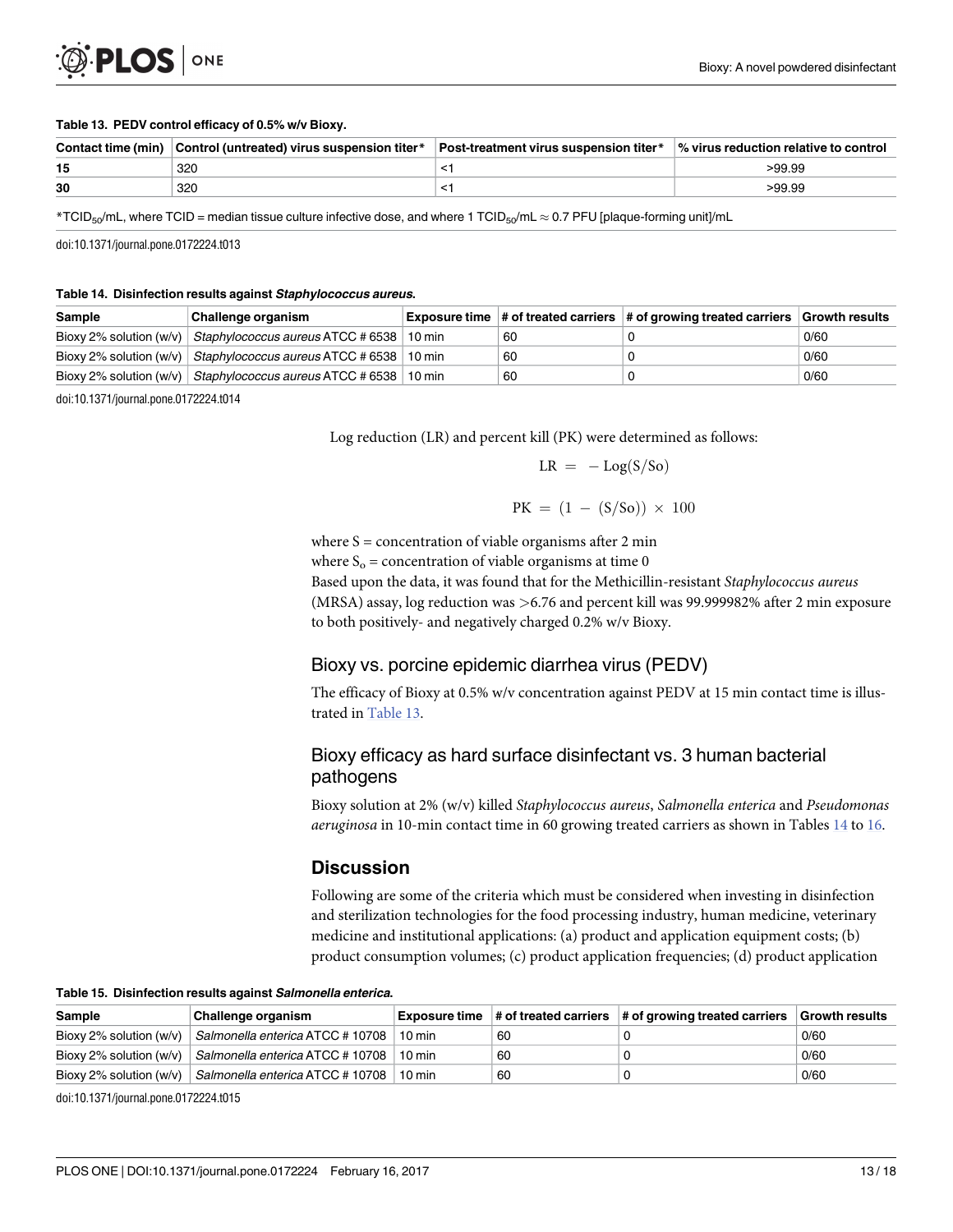<span id="page-13-0"></span>

| Sample                    | Challenge organism                     | <b>Exposure time</b> | # of treated carriers | # of growing treated carriers | <b>Growth results</b> |
|---------------------------|----------------------------------------|----------------------|-----------------------|-------------------------------|-----------------------|
| Bioxy 2% solution $(w/v)$ | Pseudomonas aeruginosa<br>ATCC #15442  | $10 \text{ min}$     | 60                    |                               | 0/60                  |
| Bioxy 2% solution $(w/v)$ | Pseudomonas aeruginosa<br>ATCC # 15442 | $10 \text{ min}$     | 60                    |                               | 0/60                  |
| Bioxy 2% solution $(w/v)$ | Pseudomonas aeruginosa<br>ATCC #15442  | $10 \text{ min}$     | 60                    |                               | 0/60                  |

#### **[Table](#page-12-0) 16. Disinfection results against Pseudomonas aeruginosa.**

doi:10.1371/journal.pone.0172224.t016

learning curves; (e) ease and safety of product handling and use, and personal protection equipment required, if any; (f) post-application downtimes; (g) post-treatment rinse requirements, if any; (h) product storage requirements; (i) waste disposal methods; (j) product shelf life; (k) product environmental impact and biodegradability; (l) risk of pathogen resistance to product; (m) product efficacy relative to competing technologies; (n) risk of food contamination by product; (o) availability of regulatory approvals for intended product use.

Peracetic acid (PAA), also known as peroxyacetic acid and ethaneperoxoic acid, was first patented in 1950 for the post-harvest disinfection of raw fruits and vegetables destined for consumption without further processing [\[23\]](#page-17-0). The United States Environmental Protection Agency (USEPA) subsequently approved the product for this intended application.

Commercial liquid PAA is manufactured either by the cobalt-or copper-catalyzed oxidation of acetaldehyde [\[24\]](#page-17-0) or by the oxidative reaction of acetic anhydride or glacial acetic acid with concentrated hydrogen peroxide, usually catalyzed by sulfuric acid [[25](#page-17-0)]. Since the maximum available concentration of the hydrogen peroxide precursor is 30% v/v, the strongest industrially available PAA is rated at about 35% v/v. At this concentration, liquid PAA is considered a hazardous material according to most government health, safety and environmental protection agencies. PAA spontaneously decomposes into acetic acid, oxygen and water, and this degradation process is greatly accelerated by exposures to UV light, air, heat and base metals and, to a lesser extent, organic matter. In order to prolong PAA shelf life, sequestering agents may be added to it. These include dipicolinic- and etidronic acids. Although they will confer some protection of the PAA against metal cations in the water used to dilute it, they have no protective effect against organic debris or destructive physical factors.

Although the biocidal mode of action of PAA is not fully understood, it is believed that it functions in much the same way as other strong oxidizers like ethylene oxide, ozone and sodium hypochlorite via denaturation of enzymes and membrane- and structural proteins by binding to the thiol moieties on cysteine and methionine residues [\[7\]](#page-16-0). The oxidative reaction between thiols and PAA is instantaneous. Furthermore, PAA may also oxidize and irreversibly denature nucleic acids. For these reasons, it is likely that PAA prevents the pathogens from mutating and developing resistance against it. Therefore, development of microbial resistance to PAA is highly improbable. Nevertheless, endospores and biofilms, two protective barriers produced by many bacterial pathogens, could conceivably confer non-genetic resistance to PAA. Yet even a 0.2% v/v aqueous PAA solution effected a percent kill of 99.9% in three different strains of sporulating *Bacillus subtilis* within about 0.5–1.5 min of contact with the biocide [\[26\]](#page-17-0). Biofilms are composed of extracellular secretions of polysaccharides, which confer protection of vegetative bacterial cells against desiccation, predation and toxicants. Biofilms may also exclude oxygen and, therefore, increase the likelihood of survival of obligately anaerobic pathogens, in addition to the fact that many of these organisms can also produce endospores. Although one particular bacterial species may predominate in the matrix, it is quite rare to encounter a monoculture in natural biofilms. Generally, the bacterial populations in them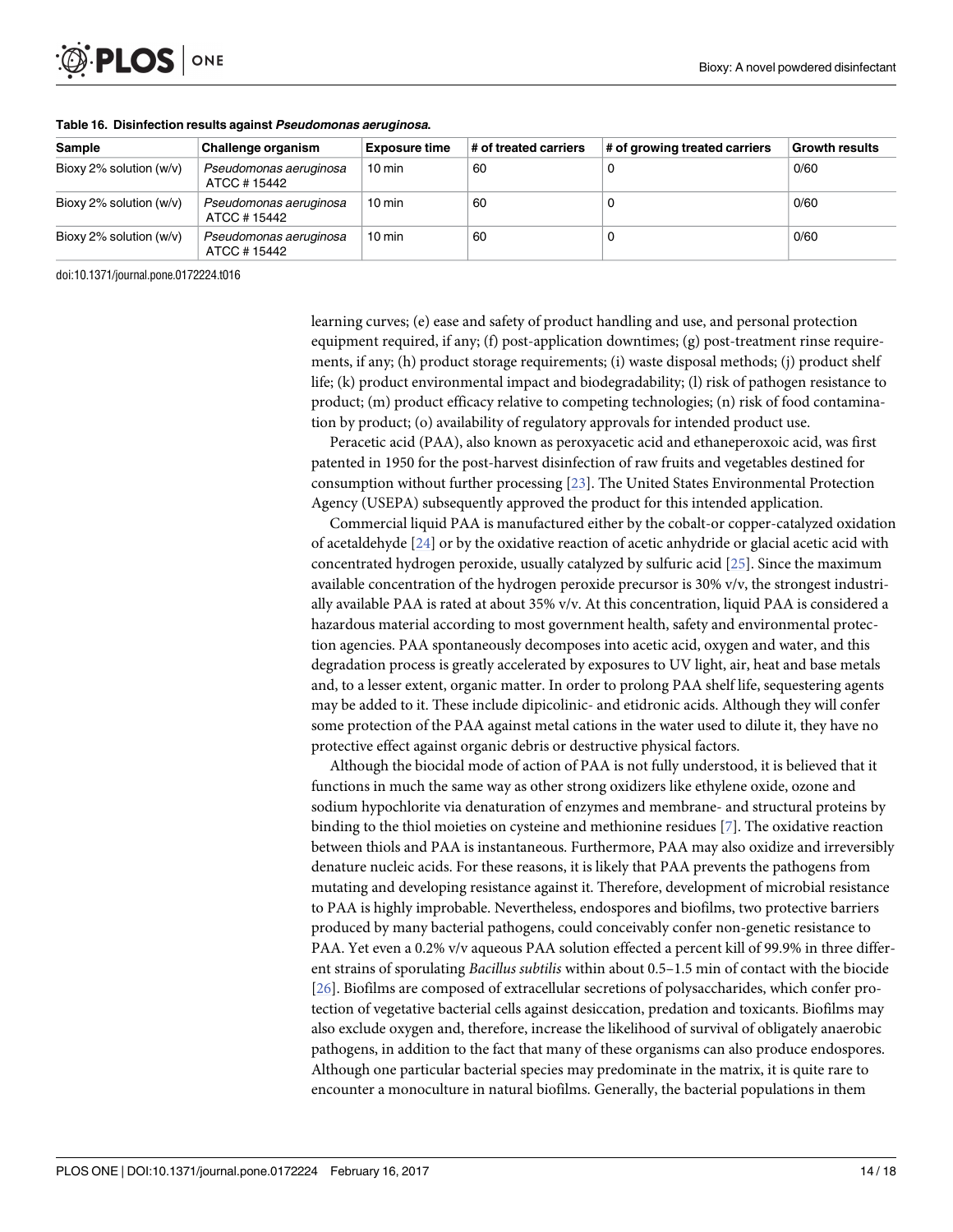<span id="page-14-0"></span>consist of consortia of often unrelated species. For example, bacterial biofilms in food processing plants may contain representative species of *Listeria*, *Pseudomonas*, *Campylobacter*, *E*. *coli* and *Salmonella*. It has been shown that combinations of peracetic acid and hydrogen peroxide are more effective at killing bacterial consortium populations in synthetic biofilms than hypochlorites, quats, alcohols, organic acids, esters, aldehydes and silver compounds. The only exception was *Listeria;* no biocide, including the HP-PAA combinations, was adequately effective at penetrating biofilms created by this organism [\[27\]](#page-17-0).

The fabrication, packaging, transport, storage and handling of liquid peracetic acid all pose hazards and risks in terms of worker safety. When PAA is manufactured via the cobalt- or copper-catalyzed oxidation of acetaldehyde, there is a risk of combustion of acetaldehyde vapours. Moreover, the PAA fumes themselves are malodorous, lachrymatory and toxic, causing respiratory, dermal and ocular irritation as well as cross-linkage of membrane proteins. The production of PAA using glacial acetic acid and concentrated hydrogen peroxide catalyzed by sulfuric acid involves the manipulation of three highly corrosive substances. In addition, hydrogen peroxide is a potent oxidizer, and acetic acid being relatively volatile (vapour pressure 11 m Hg at 20˚C; evaporation rate 0.97 [relative to butyl acetate, whose evaporation rate = 1]), releases corrosive fumes which are highly irritating to mucous membranes, skin and eyes. Furthermore, the vapour is very dense  $(2.1;$  relative to air, whose density = 1), so the fumes would displace air and sink towards ground level [\[28\]](#page-17-0).

The peracetic acid end product must be protected from degradation by base metal cations (period 4, d-block elements) present in the water used to dilute it. To this end, sequestering agents such as dipicolinic- or etidronic acid are added to the formulation. Even the high calcium- and/or magnesium levels in very hard water can reduce the activity and efficacy of peracetic acid.

Even under ideal storage conditions, liquid peracetic acid spontaneously decomposes into vinegar (dilute acetic acid) and continuously releases oxygen. For this reason, liquid PAA must be stored in vented containers to prevent the buildup of a potentially dangerous gas pressure in the headspace above the liquid.

A more convenient, cost effective and safer alternative to liquid PAA is a powder formulation that generates PAA *in situ* when it is dissolved in water. The reaction occurs between two granular products; the acetyl donor tetraacetylethylenediamine (TAED) and a solid peroxide generator such as sodium percarbonate. This technology has been incorporated into nonchlorinated bleaching powder laundry detergents since the 1950s, but here we adopt this formulation to provide PAA for hard surface disinfection on demand. This technology generates PAA that is chemically identical to that found in liquid disinfectant products. Provided that the powder PAA precursor is protected from atmospheric moisture in storage, its stability can be guaranteed for as long as five years. By contrast, liquid PAA may only remain stable for up to one year in storage. Even before then, it would be advisable to perform at least an iodometric titration on the product to determine its actual PAA concentration at the time of application. This step is not usually required for the powder PAA formulation that has been properly stored.

A very high efficacy levels of Bioxy was observed against vegetative *Pseudomonas aeruginosa*, VRE and MRSA cells (7.18, 6.31 and *>*6.76 log reductions respectively). In the *P*. *aeruginosa*/VRE study, a 1% w/v Bioxy solution was applied for 3 min; for the MRSA trial, 0.2% w/v Bioxy solution was used with a 2 min contact time. In future research, it is recommended to perform similar tests comparing Bioxy efficacy against that of chlorinated powders. It was shown that a 5% w/v solution of Bioxy effected a 5.36 log reduction in *Clostridium difficile* spores after a 10 min contact time. Moreover, Bioxy solution at 2% (w/v) killed *Staphylococcus aureus*, *Salmonella enterica* and *Pseudomonas aeruginosa* in 10-min contact time in 60 growing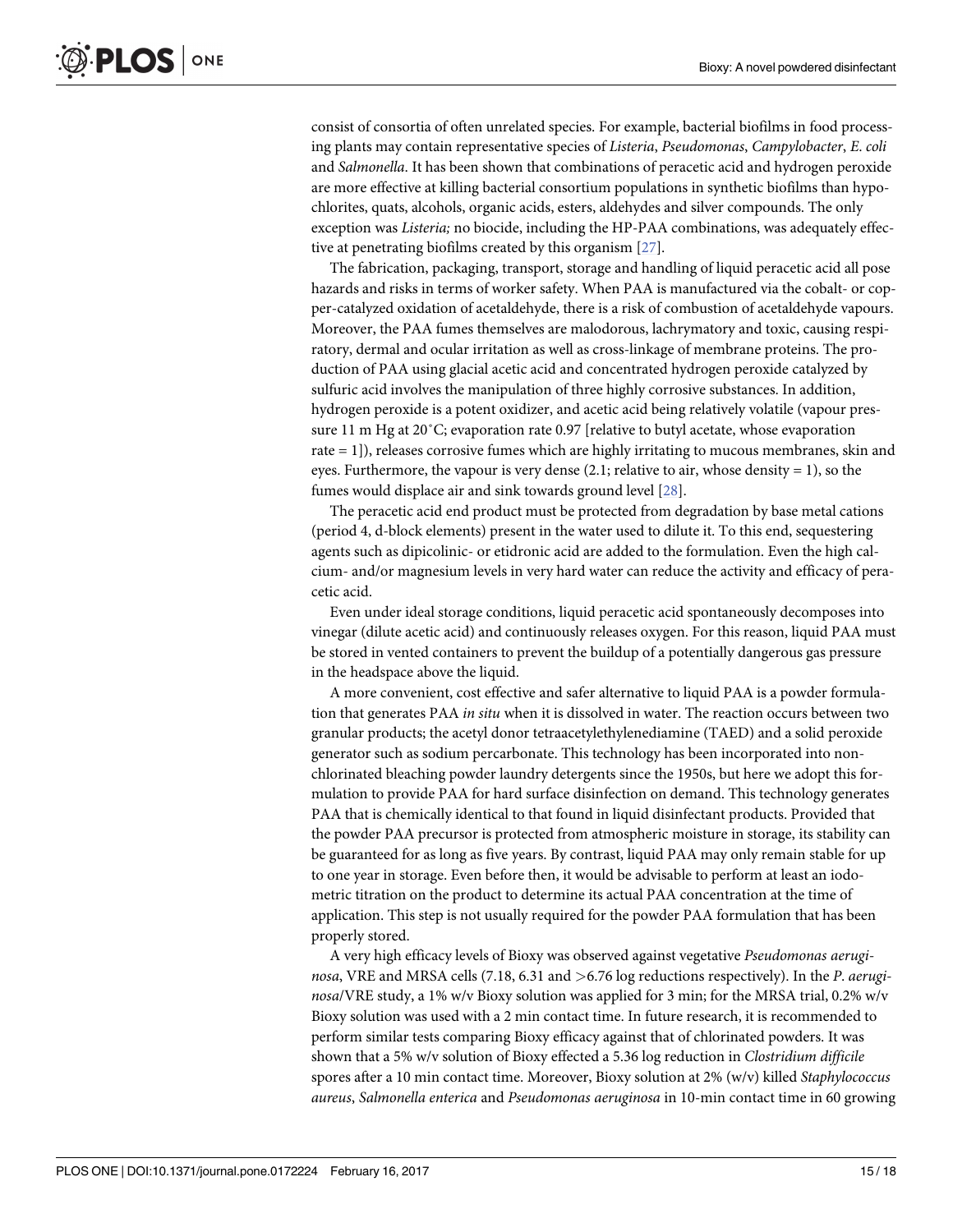<span id="page-15-0"></span>treated carriers. The efficacy of Bioxy at 0.5% w/v concentration against PED Virus at 15 min contact time was superior than 99.99% in terms of percent virus reduction relative to control.

Disinfectants that have demonstrated potent virucidal activity include PAA, glutaraldehyde and quats. A 1500 ppm liquid PAA solution effected a 5 log reduction in porcine parvovirus titers whereas even a 2500 ppm dilution of glutaraldehyde achieved only a 4 log reduction in the titers of the same pathogen [\[29\]](#page-17-0). The authors observed that in general the parvoviruses, whether bovine, canine, murine or porcine, were more susceptible to the biocidal action of PAA than were the other viral taxa they tested (specifically adenoviruses, noroviruses, rotaviruses), and were more resistant to glutaraldehyde than PAA.

In practice, there are inherent health and safety risks to workers handling both liquid PAA and glutaraldehyde. PAA mists and glutaraldehyde vapors are dermal, ocular and respiratory irritants. In environments and workplace settings where there is inadequate ventilation and/or deficient personal protection equipment, chronic exposures to these virucidal agents may result in multiple intoxication symptoms. Since solutions of Bioxy are nonvolatile and noncorrosive, these health hazards would be significantly reduced without sacrificing virucidal efficacy if Bioxy were applied in place of the liquid disinfectants.

Eleraky, Potgieter and Kennedy [[30](#page-17-0)] contrasted the biocidal potencies of chlorine (as chlorine dioxide and as hypochlorite), quaternary ammonium compounds and a peroxy compound (peroxymonosulfate) against feline calicivirus and parvovirus. Whereas the chlorines  $(\approx 5,000 \text{ ppm})$  and the peroxy salt (1% w/v) effected 4 log- and 6 log reductions in the parvovirus and calicivirus titers, respectively, after a 10 min contact time, quats ( $\approx$ 1% v/v) achieved only 1 log- and 2 log viral titer reductions for calicivirus and parvovirus respectively. Moreover, once again there are worker safety issues involved in the use of the traditional disinfectant in this case: in the presence of heavy organic loads, even powder chlorine biocides such as dichloroisocyanurate and trichloro-*s*-triazinetrione decompose rapidly, lose their virucidal efficacy and release toxic chlorine gas. Quaternary ammonium compounds, when applied as aerosols, can severely irritate mucous membranes like most surfactants. In addition, quats have been shown to be reproductive toxicants to mammals and fish in long-term or chronic exposures [\[6\]](#page-16-0). Quats are also rapidly inactivated by soaps and organic detritus, and they have no efficacy against food-borne viruses such as norovirus [\[30\]](#page-17-0). In contrast, solutions of peroxy compounds such as Bioxy do not lose potency in the presence of typical soap residue or organic debris burdens, and in aerosol form these products rapidly dissociate into acetic acid, hydrogen peroxide, water and oxygen.

# **Conclusions**

Powder PAA formulations should be considered as viable alternatives to liquid PAA and other peroxides, both liquid- and powder chlorinated products, quats, aldehydes, iodophors, and alcohols, because they:

- 1. have been demonstrated repeatedly to provide a level of biocidal efficacy at least comparable to those of other disinfectant classes;
- 2. are compact, are not classified as dangerous goods for transportation purposes, do not require special containers or storage conditions and can be safely handled without specialized HazMat attire or PPE;
- 3. generate the active ingredient (PAA) *in situ*, at full strength, on demand, consistently, and in noncorrosive, nonvolatile, relatively odour-free solutions;
- 4. provide a nearly instantaneous contact pathogen kill at a very high level of efficacy; and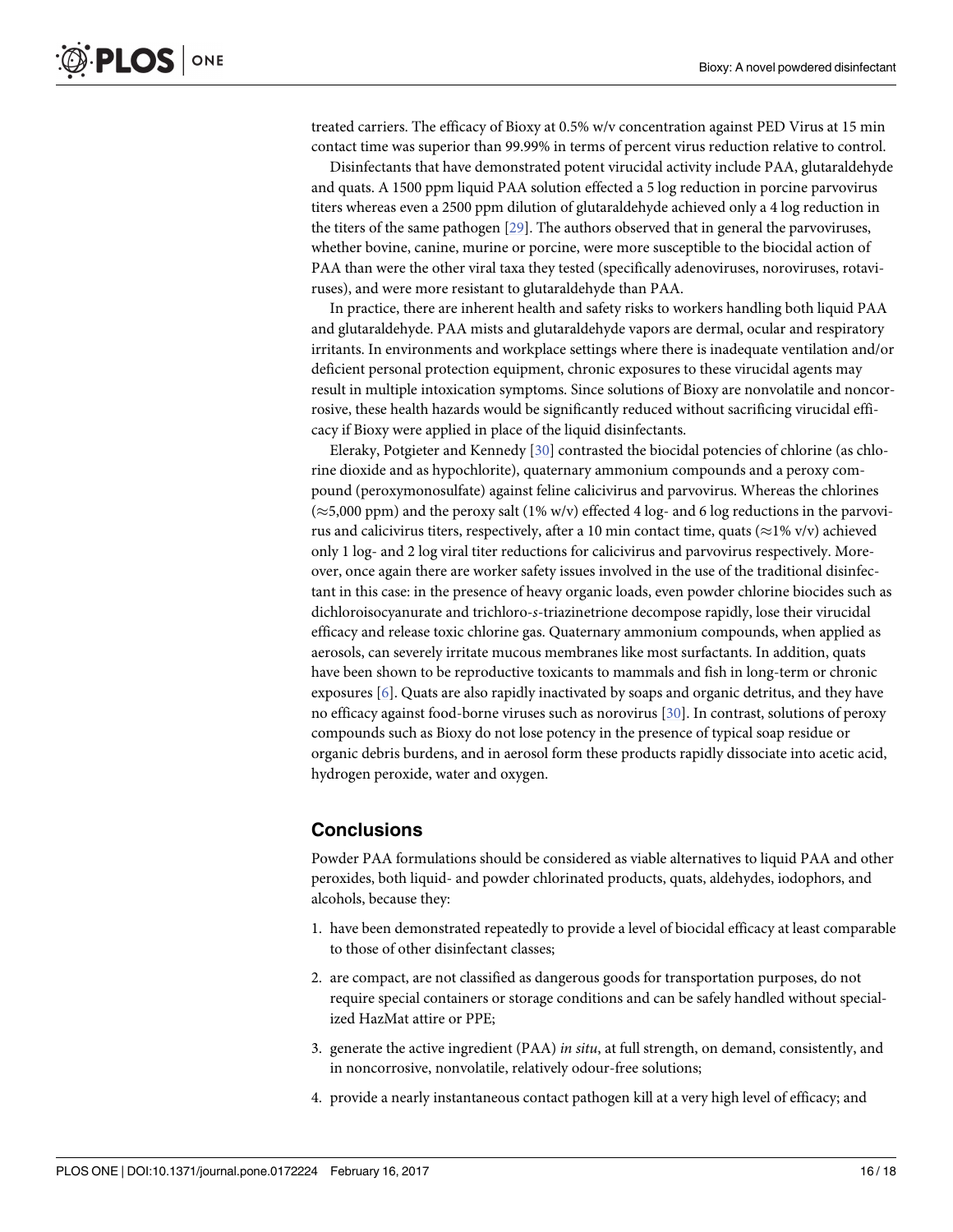<span id="page-16-0"></span>5. do not induce pathogen resistance, and in fact could be applied in resistance management by being used as an alternative to aldehydes, chlorines, iodophors, quats, etc.

Nevertheless, further research and development are required in order to determine how to activate the PAA more rapidly. In addition, more comparative studies are required, testing the microbicidal effectiveness of Bioxy relative to all of the aforementioned disinfectant classes.

### **Acknowledgments**

The authors would like to thank the following for his collaboration on this project: Sagar M. Goyal, Ph.D., Professor of Virology, Department of Veterinary Population Medicine, University of Minnesota, Saint Paul, MN.

### **Author Contributions**

**Data curation:** FD RR.

**Formal analysis:** FD DD KU RR.

**Funding acquisition:** FD KU DD.

**Investigation:** FD DD KU RR.

**Methodology:** FD DD KU RR.

**Project administration:** FD DD KU RR.

**Resources:** FD DD KU RR.

**Software:** KU.

**Supervision:** FD DD KU RR.

**Validation:** FD DD KU RR.

**Visualization:** FD DD KU RR.

**Writing – original draft:** FD DD KU RR.

**Writing – review & editing:** FD DD KU RR.

#### **References**

- **[1](#page-1-0).** Estrela C., Estrela C.R., Barbin E.L., Spano J.C., Marchesan M.A., and Pecora J.D., Mechanism of action of sodium hypochlorite. Braz Dent J, 2002. 13(2): p. 113–7. PMID: [12238801](http://www.ncbi.nlm.nih.gov/pubmed/12238801)
- **[2](#page-1-0).** Le Dantec C., Duguet J.P., Montiel A., Dumoutier N., Dubrou S., and Vincent V., Chlorine disinfection of atypical mycobacteria isolated from a water distribution system. Appl Environ Microbiol, 2002. 68(3): p. 1025–32. doi: [10.1128/AEM.68.3.1025-1032.2002](http://dx.doi.org/10.1128/AEM.68.3.1025-1032.2002) PMID: [11872446](http://www.ncbi.nlm.nih.gov/pubmed/11872446)
- **[3](#page-1-0).** Martínez, Mode of action and development of resistance to disinfectants, part 1. BioProcess Int 2005 8 (September 3): p. 32–38.
- **[4](#page-1-0).** Maris P., Modes of action of disinfectants. Rev Sci Tech, 1995. 14(1): p. 47–55. PMID: [7548971](http://www.ncbi.nlm.nih.gov/pubmed/7548971)
- **[5](#page-1-0).** G, D. Disinfection 101 Boise: Center for Food Security and Public Health, 2008.
- **[6](#page-2-0).** Konkel, Quats quagmire: common disinfectants cause reproductive problems in mice, study says. <http://www.environmentalhealthnews.org/ehs/news/2014/aug/quats-disinfectants>. Environ Heal News 2014.
- **[7](#page-2-0).** Rutala WA, W. D. Guideline for disinfection and sterilization in healthcare facilities. Atlanta: Centers for Disease Control. [http://www.cdc.gov/hicpac/pdf/guidelines/disinfection\\_nov\\_2008.pdf](http://www.cdc.gov/hicpac/pdf/guidelines/disinfection_nov_2008.pdf).
- **[8](#page-2-0).** De Groote M.A., Gibbs S., de Moura V.C., Burgess W., Richardson K., Kasperbauer S., et al., Analysis of a panel of rapidly growing mycobacteria for resistance to aldehyde-based disinfectants. Am J Infect Control, 2014. 42(8): p. 932–4. doi: [10.1016/j.ajic.2014.05.014](http://dx.doi.org/10.1016/j.ajic.2014.05.014) PMID: [25087149](http://www.ncbi.nlm.nih.gov/pubmed/25087149)